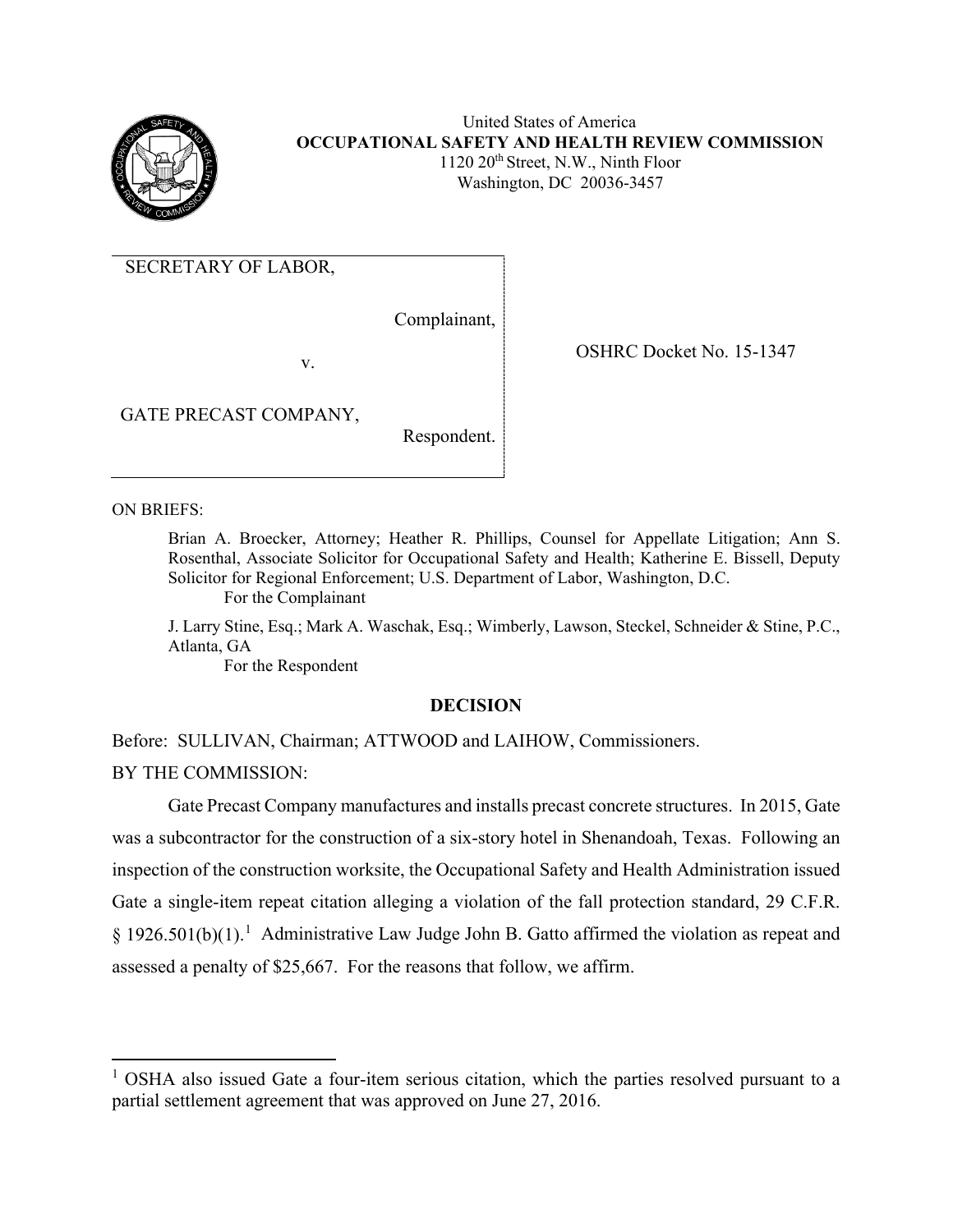#### **BACKGROUND**

On the morning of May 4, 2015, the day of OSHA's inspection, Gate planned to work on the second floor—the uppermost floor or "roof"—of the partially completed hotel. The edge of the roof was unprotected and approximately 24 feet above the ground. Approximately six feet from the roof's edge, red tape was tied to and strung between sticks that were wedged into the gaps of abutting precast planks of concrete.

Before commencing work, Gate's foreman instructed employees at a safety briefing to use personal fall arrest systems while working on the roof. Two temporary employees arrived at the worksite after the safety briefing had concluded.<sup>[2](#page-1-0)</sup> The foreman instructed these employees to help lay grout and perform cleanup tasks on the roof; he also told them to remain behind the red tape. The temporary employees were not provided with—nor did they use—any fall protection equipment.

During the inspection, the OSHA compliance officer observed Gate's foreman operating a rough-terrain forklift at ground level to lift a load of four-foot-wide precast concrete planks onto the roof. The load of planks hung from the tines of the forklift and swung back and forth as it was delivered to the roof. Three Gate employees—one temporary employee and two permanent employees—helped guide the load into place while the other temporary employee performed work elsewhere on the roof.

#### **DISCUSSION**

The Secretary alleges that Gate violated  $\S$  1926.501(b)(1) by failing to ensure that its employees were "protected from . . . fall hazards while staging, cleaning and preparing to grout precast concrete sections on the second floor of a building." The cited provision requires that "[e]ach employee on a walking/working surface (horizontal and vertical surface) with an unprotected side or edge which is 6 feet (1.8 m) or more above a lower level . . . be protected from falling by the use of guardrail systems, safety net systems, or personal fall arrest systems."<sup>[3](#page-1-1)</sup> 29 C.F.R.  $\S$  1926.501(b)(1).

<span id="page-1-0"></span><sup>&</sup>lt;sup>2</sup> These employees were provided by an employment agency, but there is no dispute that they were considered employees of Gate under the Occupational Safety and Health Act, 29 U.S.C. § 654, at the time of the alleged violation.

<span id="page-1-1"></span><sup>&</sup>lt;sup>3</sup> Section 1926.501(b)(1) generally applies to "[u]nprotected sides and edges." The citation, as amended by the Secretary before the hearing, alleges in the alternative a violation of 29 C.F.R.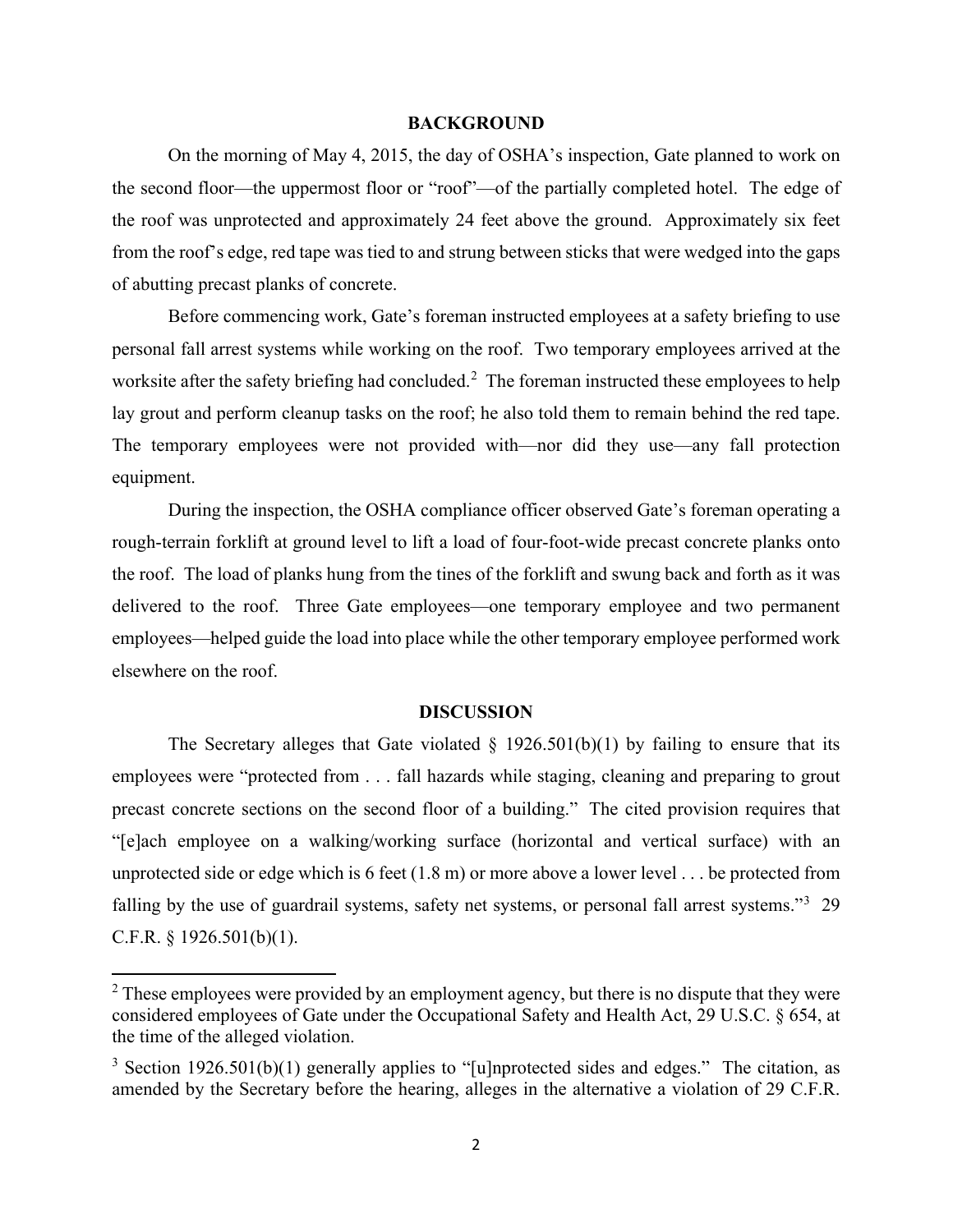To establish a violation, the Secretary must prove that the standard applies, its terms were violated, employees were exposed to the violative condition, and the employer knew or could have known of the violative condition with the exercise of reasonable diligence. *Briones Utility Co.*, 26 BNA OSHC 1218, 1219 (No. 10-1372, 2016). Here, there is no dispute that (1) the roof of the hotel had unprotected edges approximately 24 feet above the ground, and there was no guardrail system or safety net system installed to protect employees from falling; (2) neither temporary employee was provided a personal fall arrest system, and neither one was instructed to, or actually used, such a system while working on the roof; and (3) Gate was aware of these conditions, as the foreman specifically instructed both employees, in lieu of using personal fall arrest systems, to remain behind the red tape six feet from the unprotected edge while working on the roof.<sup>[4](#page-2-0)</sup>

The only element remaining at issue, therefore, is exposure. The Secretary can establish employee exposure to a violative condition by showing either " 'actual exposure or that access to the hazard was reasonably predictable.' " *Nuprecon, LP*, 23 BNA OSHC 1817, 1818 (No. 08- 1307, 2012) (citing *Phoenix Roofing, Inc.*, 17 BNA OSHC 1076, 1079 (No. 90-2148, 1995), *aff'd*, 79 F.3d 1146 (5th Cir. 1996)). In determining employee access to the hazard, "the 'inquiry is not simply into whether exposure is theoretically possible,' but whether it is reasonably predictable 'either by operational necessity or otherwise (including inadvertence), that employees have been, are, or will be in the zone of danger.' " *Id.* at 1818-19. "The zone of danger is 'that area surrounding the violative condition that presents the danger to employees which the standard is intended to prevent.' " *KS Energy Servs., Inc.*, 22 BNA OSHC 1261, 1265 (No. 06-1416, 2008) (citing *RGM Constr. Co.*, 17 BNA OSHC 1229, 1234 (No. 91-2107, 1995)).

<sup>§ 1926.501(</sup>b)(12), which is specific to "[p]recast concrete erection." The judge allowed the amendment, but he concluded that paragraph (b)(1) is "more specific to the cited conditions." Gate conceded paragraph (b)(1)'s applicability in its post-hearing brief to the judge, and on review, neither party disputes the judge's conclusion.

<span id="page-2-0"></span><sup>&</sup>lt;sup>4</sup> Before the judge, Gate did not argue that the red tape was intended to act as a guardrail under § 1926.501(b)(1). In addition, Gate acknowledged in its post-hearing brief that the tape did not constitute a "warning line system" as contemplated under § 1926.501(b)(10)—which, in any event, is not listed as a permissible form of fall protection under paragraph (b)(1)—because the tape "used here was only intended to reinforce the instructions not to go into the zone of danger . . . ."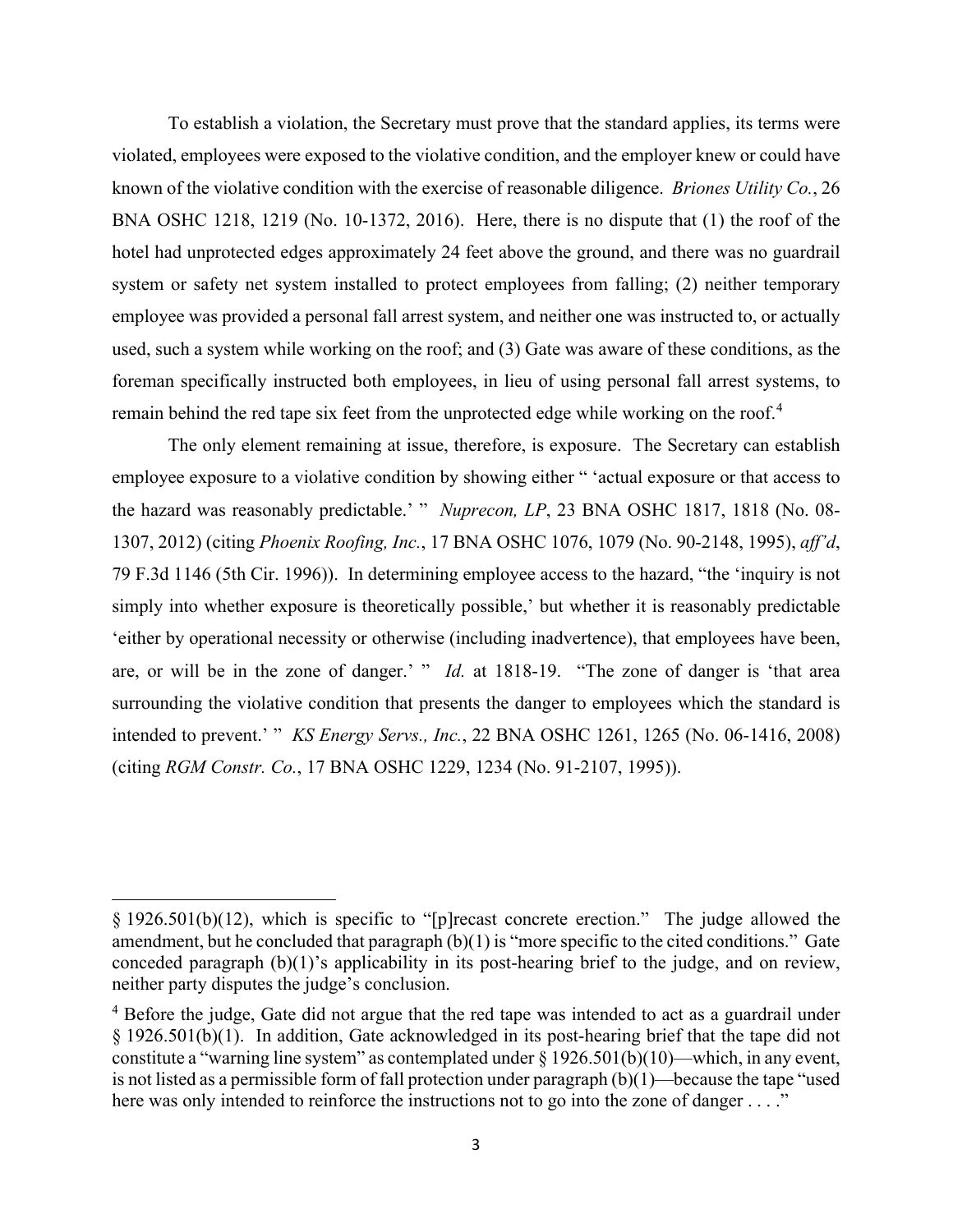On review, the Secretary claims that the two temporary employees were exposed to a fall hazard while working on the roof.<sup>[5](#page-3-0)</sup> In finding exposure, the judge relied on the Commission's decision in *Nuprecon* to conclude that access to the fall hazard was reasonably predictable for both employees. 23 BNA OSHC at 1818-20. We agree with the judge that the Secretary has established exposure, but only with respect to the temporary employee who was helping guide the load of planks onto the roof. The evidence shows that this employee, while standing only about six feet from the unprotected edge, had to focus his attention on the swinging load to help guide it and maintain its stability. Keeping the load stable was evidently difficult—as the load was being delivered, it struck a piece of rebar protruding from the roof floor and, at one point, another employee had to dislodge a broom that was stuck between the load and a wall. The temporary employee also had to look up while guiding the load because, for a period of time, it was raised above his head.

Under these circumstances, we find it was reasonably predictable that this employee could have fallen off the roof after being knocked off-balance by the swinging load of planks, or by inadvertently straying toward the unprotected edge while focused on guiding the load, particularly while it was overhead. *See Nuprecon*, 23 BNA OSHC at 1820 (considering circumstances besides distance—presence of pipes and debris as tripping hazards—in assessing zone of danger); *Pete Miller, Inc.*, 19 BNA OSHC 1257, 1258 (No. 99-0947, 2000) (finding that even if employee "never came closer than eight feet from the edge, given the size and weight of the objects he was holding and the nature of his work, it was reasonably foreseeable that he could stagger under the weight of the curb or could stumble, placing him well within the danger zone"). Thus, even though the employee remained behind the red tape, we find that he was "in the zone of danger" posed by the unprotected edge. *See Nuprecon*, 23 BNA OSHC at 1820 (noting that "based on the employer's own instructions that the red tape signified 'danger' and employees were to 'stay out' of such areas, this employee may have had the mistaken impression that as long as he remained outside of the taped-off area, he would not be exposed to a fall hazard"). As for the other temporary employee, the record shows that contrary to the Secretary's assertion that this employee helped

<span id="page-3-0"></span><sup>&</sup>lt;sup>5</sup> Before the judge, the Secretary alleged that one of Gate's permanent employees who helped guide the load was also exposed, but the judge found, based on photographic evidence, that the Secretary failed to prove this employee was not using fall protection. The Secretary does not challenge this finding on review.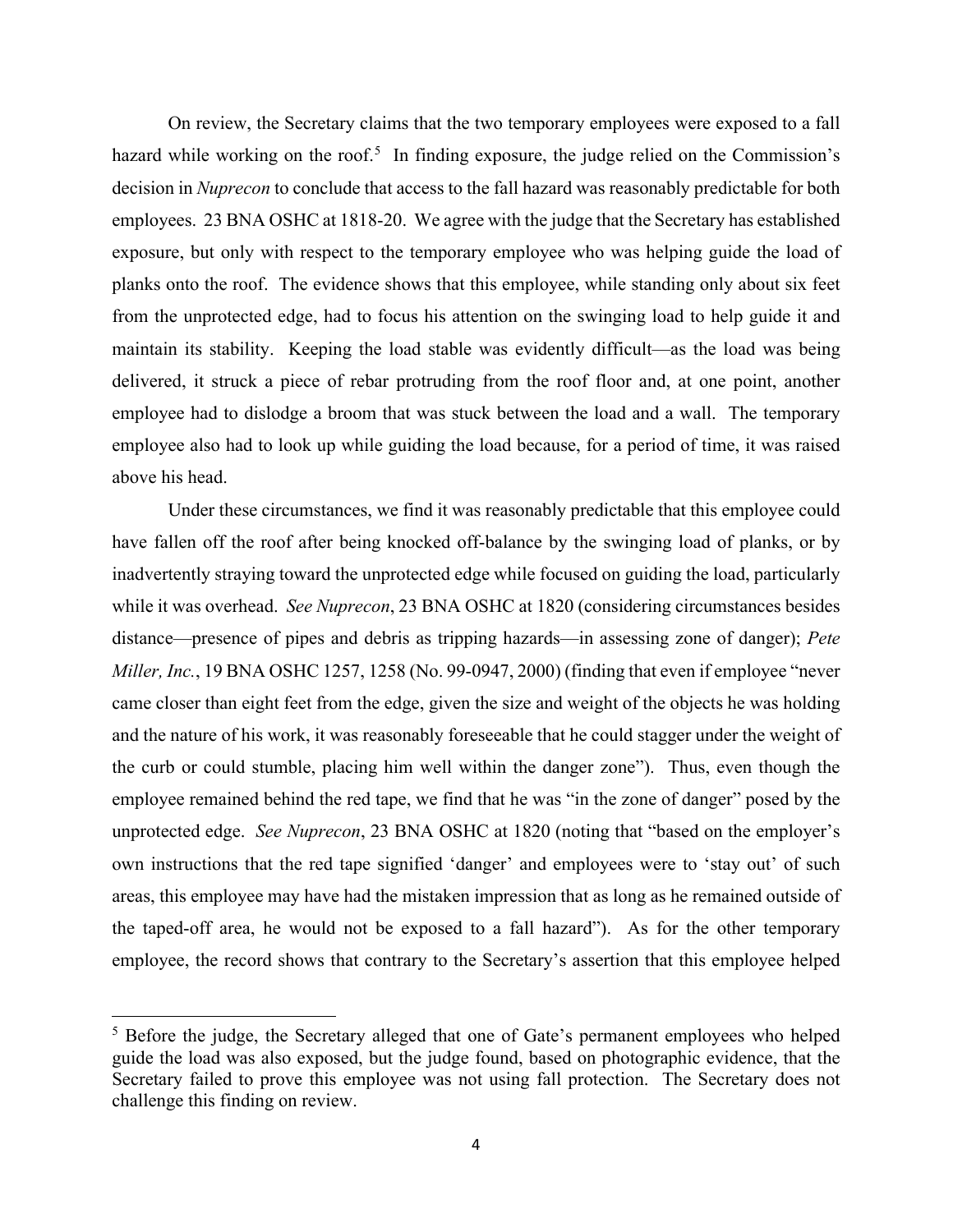guide the load, he was in fact working at a different location on the roof when the planks were being delivered. There is no evidence specifying his distance from the unprotected edge or showing that he performed work that brought him within the zone of danger. Accordingly, we conclude that the evidence does not support a finding of exposure with respect to the other temporary employee.

On review, Gate makes two arguments, neither of which have merit. First, Gate claims that the construction industry, as well as "countless ALJ and Review Commission decisions," have recognized a "six-foot rule" that requires fall protection only when "employees [are] working six feet or less from an unprotected edge that is six feet or more above the ground." Thus, according to Gate, the judge erred by "summarily invalidat[ing] the lateral component of this long-recognized rule." In support of its claim, however, Gate only cites decisions issued by administrative law judges, which are not binding precedent and, in any event, provide no support for Gate's assertion that a lateral six-foot rule is, in fact, recognized by the construction industry.[6](#page-4-0) *See Leone Constr. Co.*, 3 BNA OSHC 1979, 1981 (No. 4090, 1976) ("[A] Judge's opinion . . . lacking full Commission review does not constitute precedent binding upon us.").

Even if the evidence had established that such a rule exists,  $\S 1926.501(b)(1)$  neither includes a lateral six-foot rule nor permits methods of fall protection beyond what is specified; "[a]n employer may not simply substitute its judgment," including one embodied in an industry rule, "for that of OSHA . . . despite its subjective belief that an agency interpretation is invalid."

<span id="page-4-0"></span><sup>6</sup> Gate incorrectly identified two of the five decisions it cites as having been issued by the Commission. Three of these decisions, all of which are unreviewed, simply note that the employers at issue had a policy requiring that employees tie-off if within six feet of a fall hazard there is no indication that this policy constituted an industry-wide practice. *Tecta Am. New England, LLC*, 23 BNA OSHC 1944, 1950 (No. 10-0942, 2011) (ALJ); *Stark Excavation, Inc.*, No. 07-1861, 2008 WL 5452425, at \*3 (OSHRC Nov. 18, 2008) (ALJ); *Ceco Corp.*, No. 89-22, 1989 WL 223480, at \*2 & n.3 (OSHRC Dec. 15, 1989) (ALJ). In another unreviewed decision, the violation was alleged under a different standard (steel erection). *Tricon Indus., Inc.*, 24 BNA OSHC 1427, 1431 (No. 11-1877, 2012) (ALJ). Finally, the facts discussed in the remaining cited ALJ decision show that the cited employer did *not* consider its six-foot lateral policy to be an industry-wide practice. *Cleveland Wrecking Co.*, Docket No. 07-0437, slip op. at 6, 9 (June 28, 2010) (ALJ) (noting that lateral 6-foot policy had been put in place one week prior to accident, and that site superintendent had "*randomly picked six feet* because he thought it was a safe distance" and knew "of *no other demolition company* that used the so called six foot rule as a safety device") (emphasis added). Although this decision was reviewed by the Commission, the company's policy was never addressed. *Cleveland Wrecking Co.*, 24 BNA OSHC 1103 (No. 07- 0437, 2013).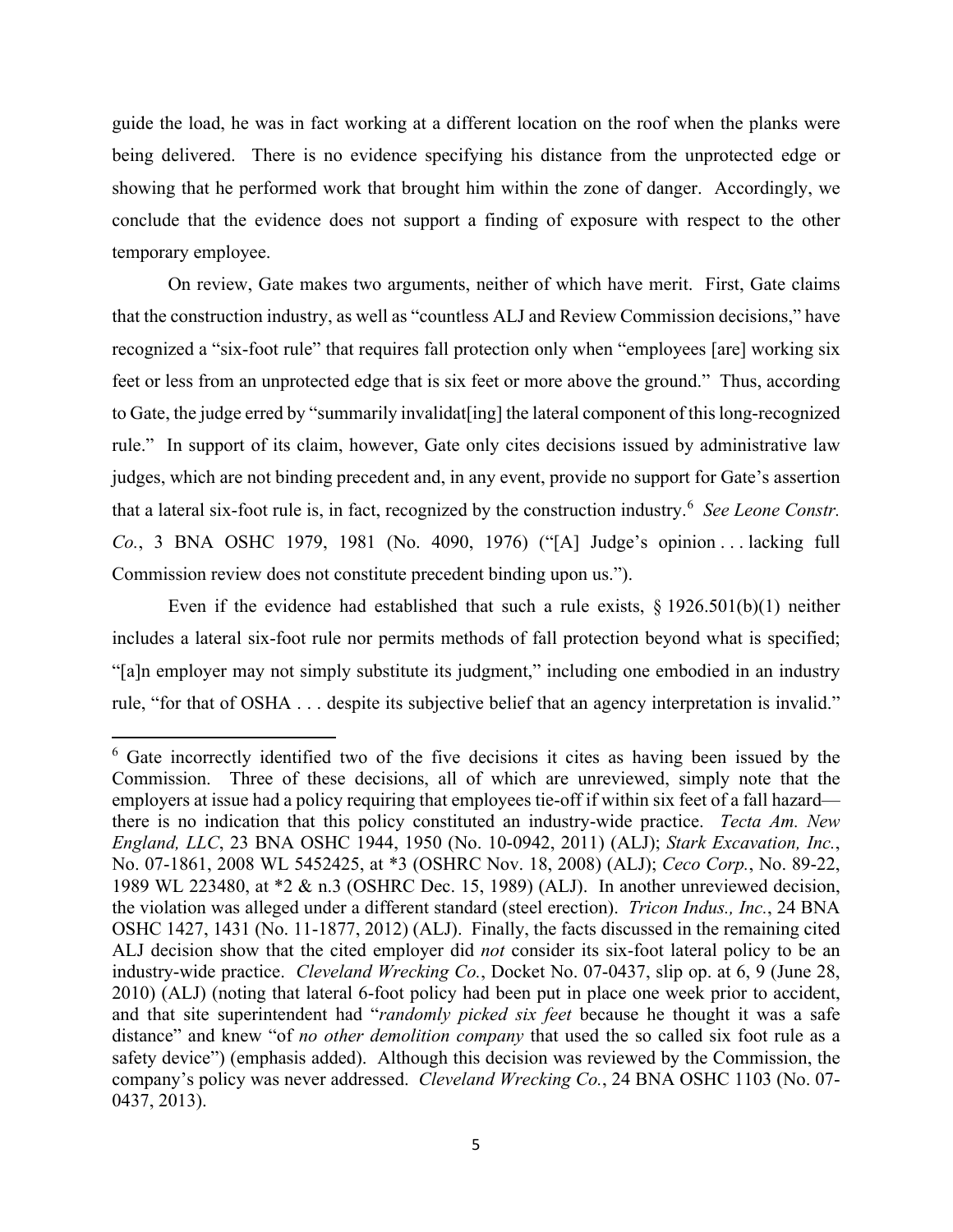*Sec'y of Labor v. OSHRC (CF & I Steel Corp.)*, 941 F.2d 1051, 1059 n.10 (10th Cir. 1991), *on remand from* 499 U.S. 144 (1991); *see Carabetta Enters., Inc.*, 15 BNA OSHC 1429, 1432 (No. 89-2007, 1991) (employer who claims standard's requirements are "arbitrary or inappropriate" may either "apply for a variance" or "seek to have the Secretary alter her standard through rulemaking proceedings," but "[s]uch alterations to OSHA's safety standards cannot . . . be obtained in adjudicatory proceedings before the Commission, which only concerns itself with the employer's alleged violation of an existing standard"; "[i]n these proceedings, employers cannot question a standard's wisdom").

Furthermore, recognizing a six-foot lateral rule would be contrary to longstanding Commission precedent on what constitutes the zone of danger. The Commission has long recognized that exposure is a fact-intensive inquiry that will vary from case to case. *Gilles & Cotting, Inc.*, 3 BNA OSHC 2002, 2004 (No. 504, 1976) ("Lest there be any confusion we would emphasize that the touchstone of our decision is stated by the words 'will be . . . in a zone of danger.' We cannot, by this decision, foresee all the possibilities; the question is one of fact to be determined on a case by case basis." (footnote omitted)).Accordingly, the Commission over the years has found the zone of danger to be at varying distances from an unprotected edge, including distances over six feet.<sup>[7](#page-5-0)</sup> See, e.g., Nuprecon, 23 BNA OSHC at 1820 (employee engaged in pipe removal was exposed to unprotected edge because, among other things, "the pipes and debris on

<span id="page-5-0"></span> $<sup>7</sup>$  In a related argument, Gate asserts that the judge imposed "what amounts to a strict liability</sup> standard," in that he did not construe the fall protection provision as pertaining to "a preventable hazard." Defining "preventable hazard" as "one that can reasonably be foreseen by the employer<sup>[1]</sup>. Gate appears to be arguing that the Secretary must prove the company could have reasonably foreseen that its employees were exposed to a fall hazard while working on the roof. The Commission has consistently held, however, that the knowledge element of the Secretary's burden of proof "is established by a showing of employer awareness of the physical conditions constituting the violation," and does *not* "require a showing that the employer was actually aware that it was violating an OSHA standard" or that "the employer understood or acknowledged that the physical conditions were actually hazardous." *N&N Contractors, Inc.*, 18 BNA OSHC 2121, 2124 (No. 96-0606, 2000), *aff'd*, 255 F.3d 122, 127 (4th Cir. 2001); *Phoenix Roofing*, 17 BNA OSHC at 1079. Such proof is undisputed here. As we have already found, Gate knew the unprotected edge of the roof was more than six feet above the ground, and that neither a guardrail system nor a safety net system was in place at the time of the inspection. In addition, Gate's foreman knew that the temporary employee was neither provided nor used personal fall protection and, instead, was simply instructed to remain behind the red tape, located six feet from the unprotected edge. Finally, as discussed below*,* the record shows that the foreman should have known that this employee would assist the two permanent employees with guiding the load.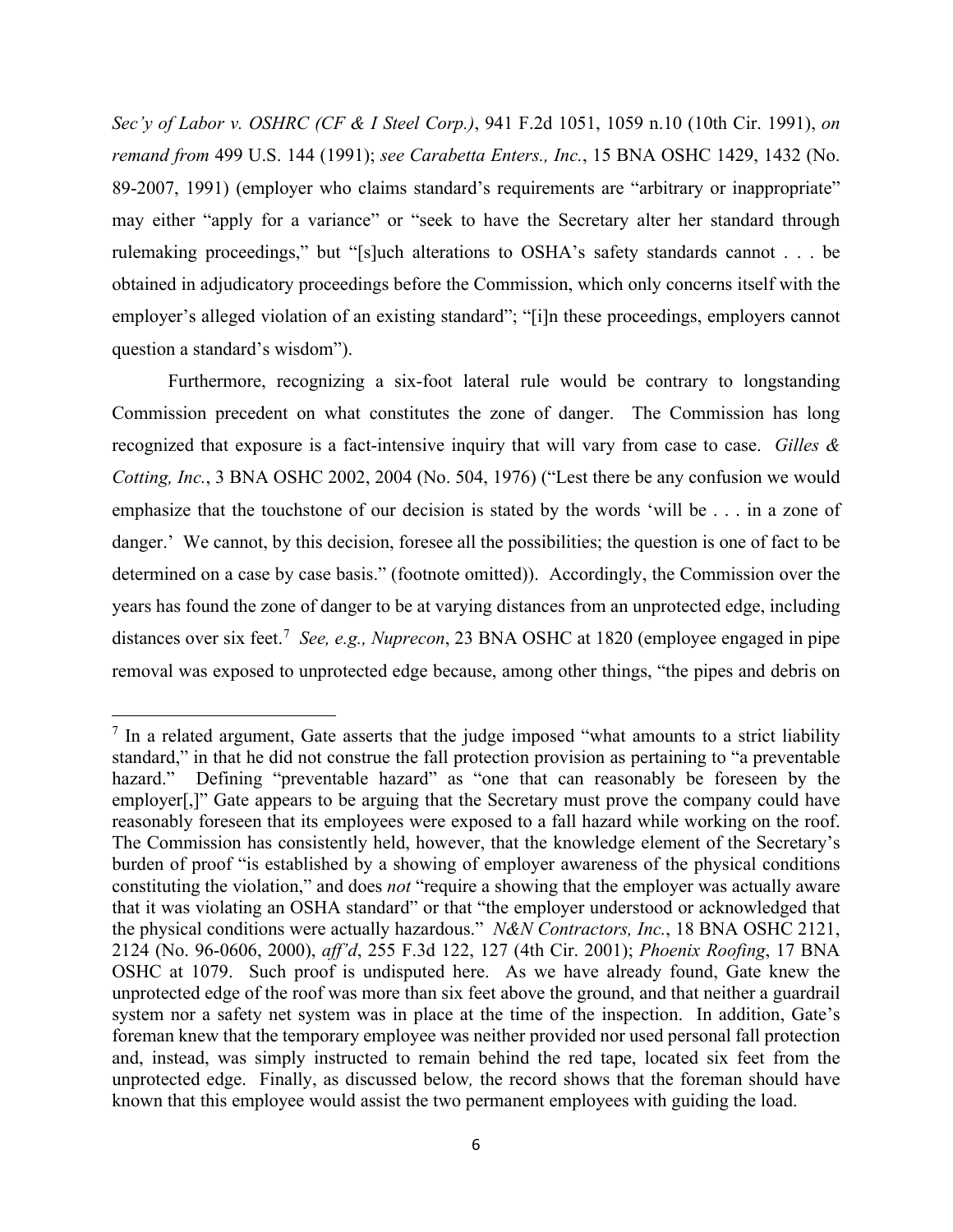the floor alongside the wall created a tripping hazard within approximately six feet"); *N&N Contractors, Inc.*, 18 BNA OSHC 2121, 2124 (No. 96-0606, 2000) (finding as evidence of exposure that foreman and decedent had "engaged in horseplay . . . at a location within 6-8 feet of the unprotected edge, outside the perimeter cables, without using any fall protection"), *aff'd*, 255 F.3d 122 (4th Cir. 2001); *Phoenix Roofing*, 17 BNA OSHC at 1079 (finding violation under 29 C.F.R. § 1926.500(b)(4), where employees deposited materials within 12 feet of unguarded skylight, and noting that "[t]his is not a great distance"); *Cornell & Co.*, 5 BNA OSHC 1736, 1738 (No. 8721, 1977) (as to employees on coffee break, those 10 feet from elevator shaft were "endangered by the hazard of falling," whereas those 20 to 30 feet from floor opening were not); *Dic-Underhill*, 4 BNA OSHC 1051, 1052 (No. 3257, 1976) (employee exposure to fall hazard "clearly established by the fact that two employees were working on this level ten feet from the unguarded edge").

Second, Gate argues that in analyzing exposure, the Commission should not consider the temporary employee's help in guiding the planks because it was not reasonably predictable that he would perform this job task. For support, Gate points to the discussion of reasonable predictability in *Gilles & Cotting*, in which the Commission stated that it would "expect the proofs to show" that the employees' access to the zone of danger occurred "in the course of their assigned working duties, their personal comfort activities while on the job, or their normal means of ingress-egress to their assigned workplaces . . . ." 3 BNA OSHC at 2003. Here, only what "work duties" were "assigned" to the exposed employee is at issue. $8$ 

According to Gate, the foreman had only assigned the temporary employee to lay grout and perform clean up tasks—not guide the load of planks—and therefore, the temporary employee's exposure was not reasonably predictable. The Secretary responds that it was objectively reasonable to predict that the employee would help with the load of planks because the performance of this task was consistent with the temporary employee's role. We agree with the

<span id="page-6-0"></span><sup>&</sup>lt;sup>8</sup> Gate maintains that there is no evidence in the record showing the employees' "means of ingressegress to the [roof]." The Secretary does not dispute this point, and there is no evidence concerning the employees' "personal comfort activities while on the job." *Gilles & Cotting*, 3 BNA OSHC at 2003.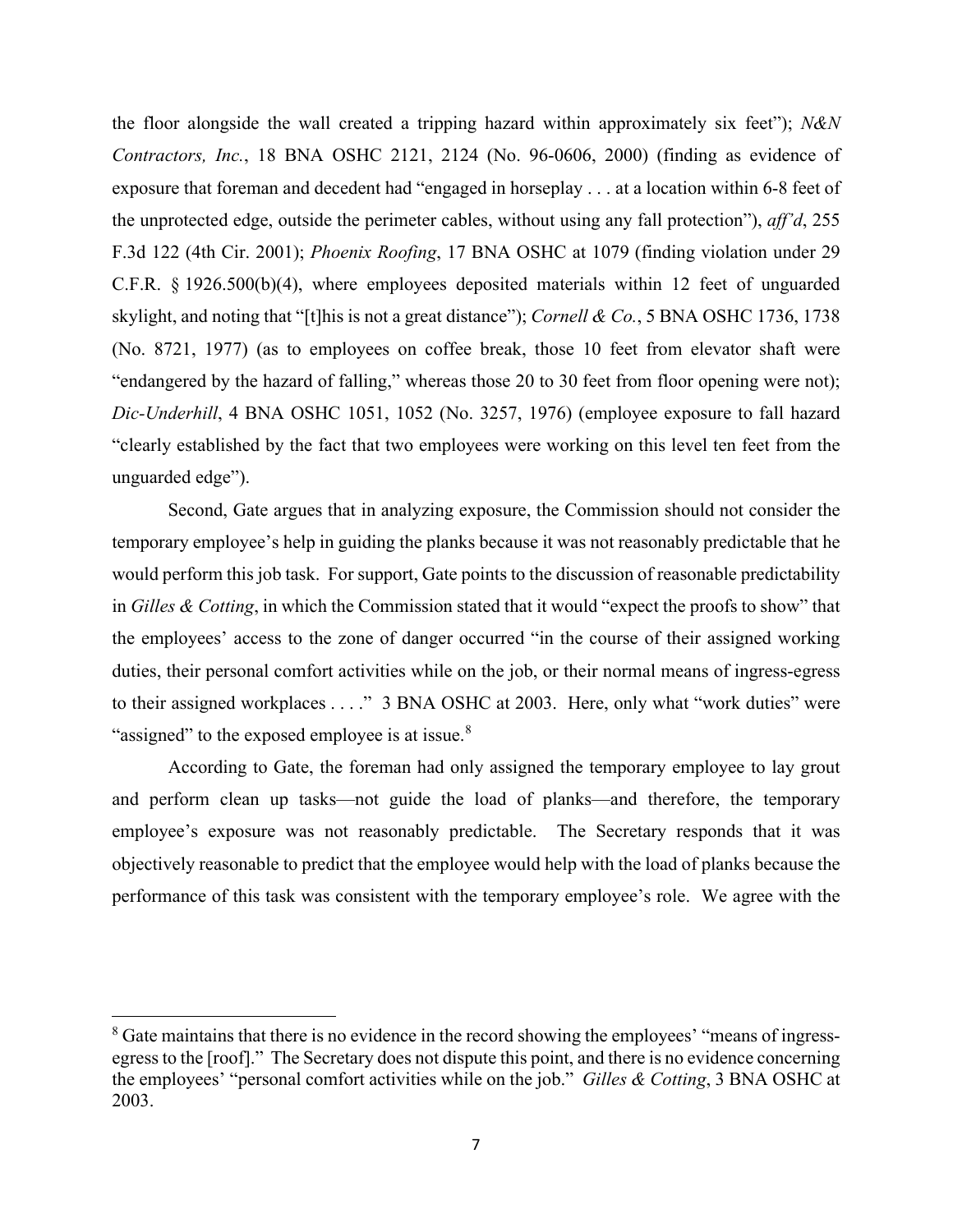Secretary.<sup>[9](#page-7-0)</sup> When the other Gate employees had trouble securing the load, one of them asked the temporary employee to help guide it, showing that both the temporary employee as well as Gate's permanent employees viewed guiding the load as being within the scope of the temporary employee's assigned tasks. Indeed, in providing this assistance, the temporary employee did not run afoul of the foreman's instructions; as the employee testified, other than being told not to work past the red tape—a rule that the employee followed—the foreman never instructed him on "things that [he] could not do" while working on the roof that morning.<sup>10</sup> Moreover, it should have been obvious to the foreman as he raised the load of planks with the forklift that the unstable nature of the load, along with its weight and size, required more than two workers to stabilize and land it. *Compare Phoenix Roofing*, 17 BNA OSHC at 1079 (finding employee exposure under 29 C.F.R. § 1926.500(b)(4) despite testimony that decedent's work duties did not require him "to leave the guarded strip," because "it was reasonably predictable that [decedent] or another laborer would . . . go into the unprotected area if, for example, he needed to get out of the way or sit down"), *with Anoplate Corp.*, 12 BNA OSHC 1678, 1689 (No. 80-4109, 1986) (concluding OSHA industrial hygienist's testimony that employees might step near floor opening was too speculative to support exposure finding under 29 C.F.R. § 1910.23(a)(5), because Commission could not determine from this testimony "why an employee might approach the [unguarded] pit, which was adjacent to a wall"). Accordingly, we find that the Secretary has established that the temporary employee

<span id="page-7-0"></span> $9$  According to Gate, the Secretary "cannot conclusively presume ... that it is 'reasonably predictable' that employees will ignore instructions," because such a presumption "would make a mockery of all safety meetings, plans, programs, and training," and it would "completely eviscerate the unpreventable employee misconduct . . . defense by assuming that employees will never do as they are told." The Commission has held that " 'reasonable predictability' is an objective standard and is not analyzed from a subjective view point." *Phoenix Roofing*, 17 BNA OSHC at 1079 n.6. Thus, our analysis of exposure must be based on what, objectively, an employer could reasonably predict—the contents of that employer's instructions to its employees would certainly factor into any such analysis. But any argument concerning "the extent to which [Gate] was entitled to rely on its employees to comply with its instructions and avoid engaging in violative conduct . . . would relate to the affirmative defense of unpreventable employee misconduct, . . . not to exposure." *Calpine Corp*., 27 BNA OSHC 1014, 1016 n.7 (No. 11-1734, 2018), *aff'd*, 774 Fed. App'x 879 (5thCir. 2019) (unpublished).

<span id="page-7-1"></span> $10$  Contrary to the Secretary's assertion, the record does not show that the foreman was aware the temporary employee was helping guide the load. Although the foreman testified that while operating the forklift, he looked in the direction of the employees on the roof who were guiding the load, he also testified that he could not see the temporary employee, who was "back [from] the edge of the roof." Photographic evidence corroborates his testimony.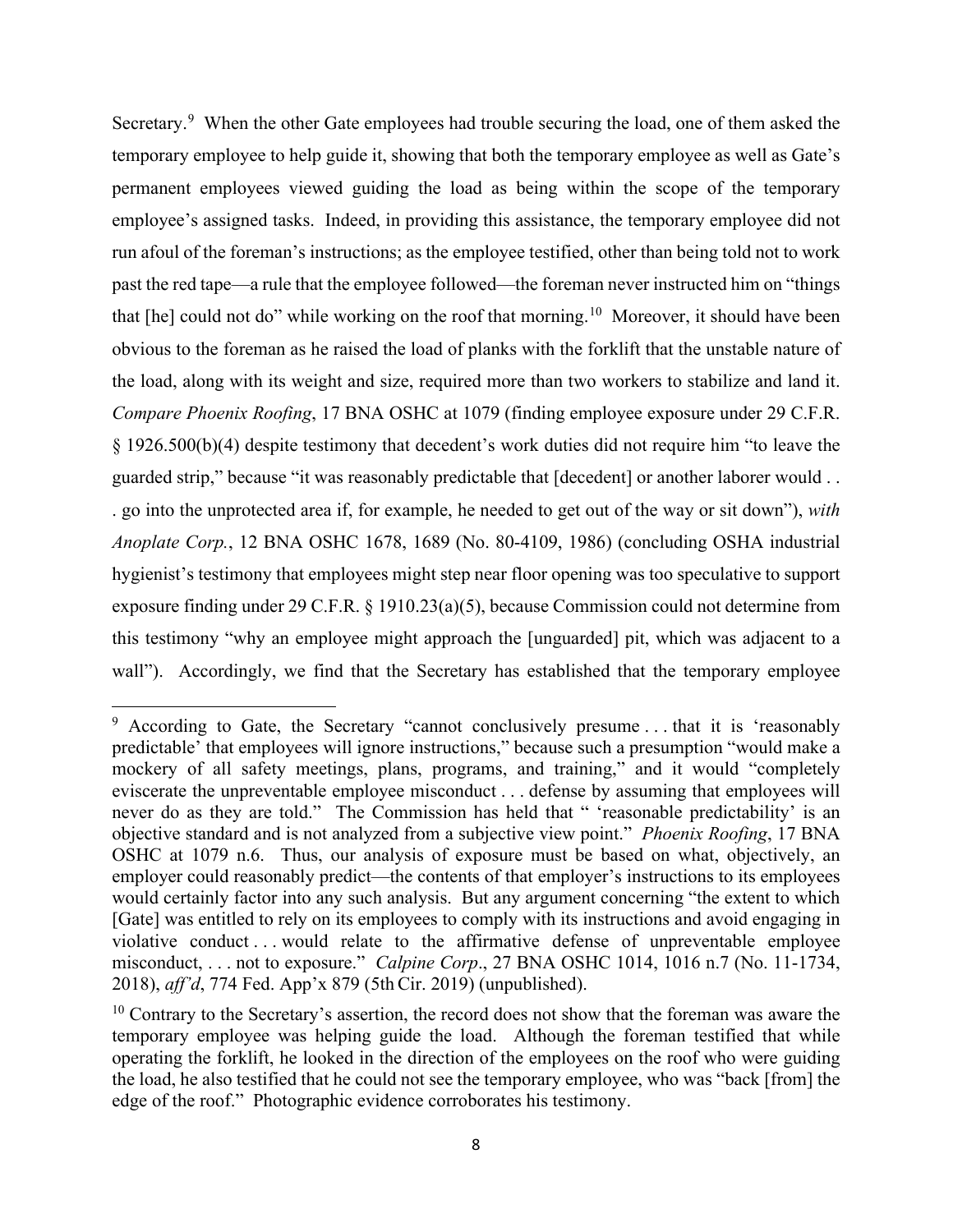helping to guide the load of planks had access to the fall hazard and was, therefore, exposed to the violative condition.<sup>11</sup>

For all these reasons, we affirm the violation as repeat and assess a penalty of \$25,667.<sup>12</sup>

SO ORDERED.

 $\frac{1}{s}$ 

James J. Sullivan, Jr. Chairman

 $\sqrt{s/}$ 

Cynthia L. Attwood Commissioner

 $/\mathrm{s}/\_$ 

Amanda Wood Laihow

Dated: April 28, 2020 Commissioner

<span id="page-8-0"></span><sup>&</sup>lt;sup>11</sup> Because we find the temporary employee had access to the hazard, we do not reach the Secretary's alternative position that exposure is presumed under the cited standard, i.e., that an employee's presence at any location on a level with an unprotected edge six feet or more above a lower level establishes employee exposure to a fall hazard. We do note, however, that Commission precedent over the years has required the Secretary to prove employee exposure in order to establish a violation under § 1926.501(b)(1). *See, e.g., Nuprecon*, 23 BNA OSHC at 1818-20 (affirming  $\S 1926.501(b)(1)$  violation as to one employee but not another based on whether exposure to fall hazard was "reasonably predictable"); *N&N Contractors*, 18 BNA OSHC at 2122 (affirming  $\S$  1926.501(b)(1) violation where employee was "clearly in the zone of danger" and citing to *Fabricated Metal Prods.*, 18 BNA OSHC 1072, 1074 (No. 93-1853, 1997), for proposition that "exposure exists whenever it is reasonably predictable that employees are or will be in the zone of danger").

<span id="page-8-1"></span><sup>&</sup>lt;sup>12</sup> On review, Gate does not challenge the judge's characterization of the violation or penalty assessment. *See KS Energy Servs.*, 22 BNA OSHC at 1268 n.11 (assessing proposed penalty where not in dispute).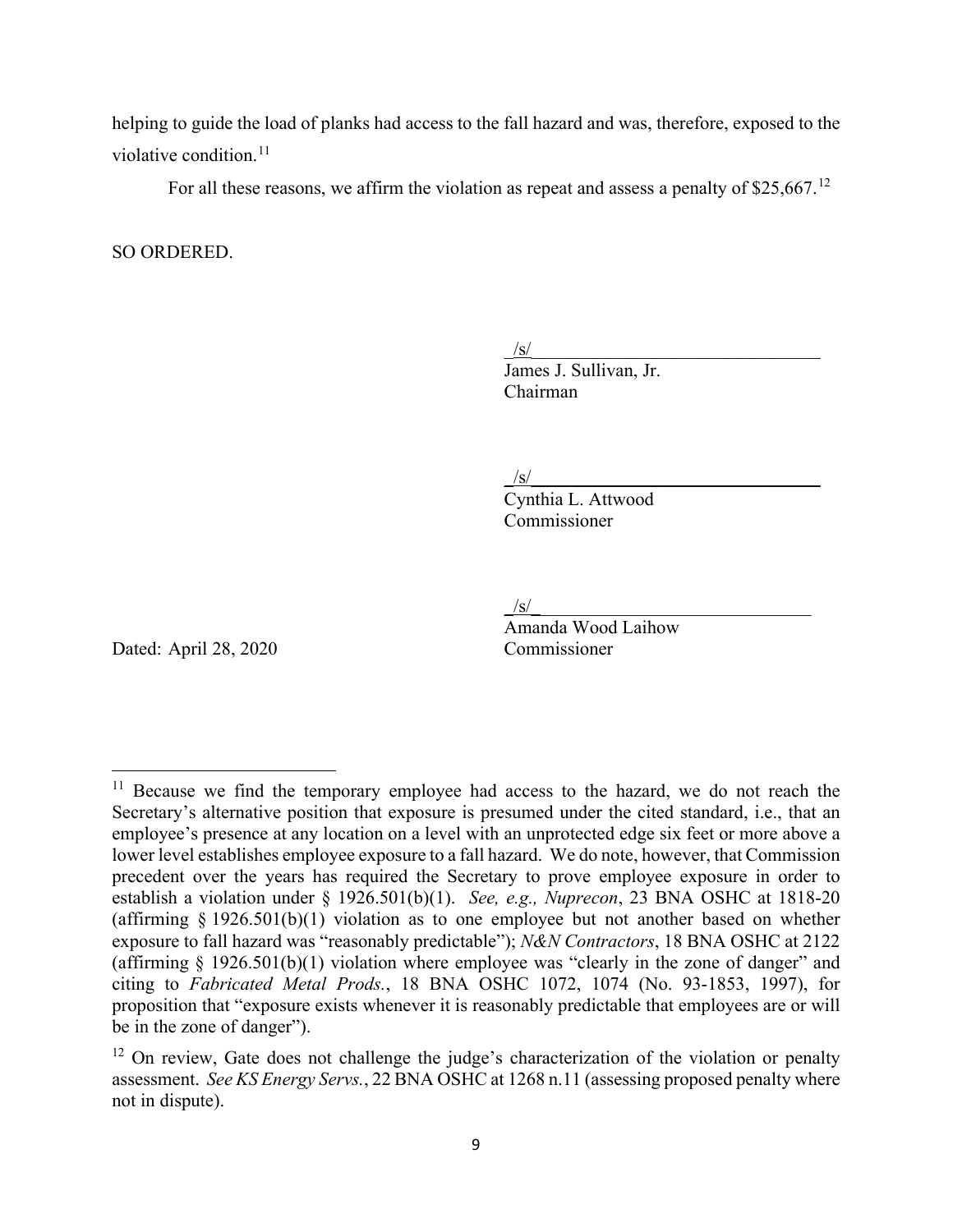

United States of America **OCCUPATIONAL SAFETY AND HEALTH REVIEW COMMISSION** 100 Alabama St. S.W Building 1924 Room 2R90 Atlanta, GA 30303-314

SECRETARY OF LABOR,

Complainant,

v. SHRC Docket No. 15-1347

Gate Precast Company,

Respondent.

## **DECISION AND ORDER**

COUNSEL: Dolores G. Wolfe, Attorney, U.S. Department of Labor, Office of the Solicitor, Dallas, TX, for Complainant.

J. Larry Stine, Mark A. Waschak, Attorneys, Wimberly Lawson Steckel Schneider & Stine, PC, Atlanta, GA, for Respondent.

JUDGE: John B. Gatto, United States Administrative Law Judge.

## **I. INTRODUCTION**

Gate Precast Company (Gate Precast) manufactures and installs precast concrete structures. On May 4, 2015, Derek Rusin, a compliance safety and health officer for the Occupational Safety and Health Administration (OSHA), observed workers at a Gate Precast worksite in Shenandoah, Texas, working on the second floor of a planned six-story Holiday Inn under construction (Stipulations, ¶ ¶ 4, 5, 8). Rusin believed the workers he observed were not tied off and were working at the edge of the second floor. Rusin stopped and conducted an inspection of the worksite. As a result of the inspection, OSHA issued two citations to Gate Precast on July 16,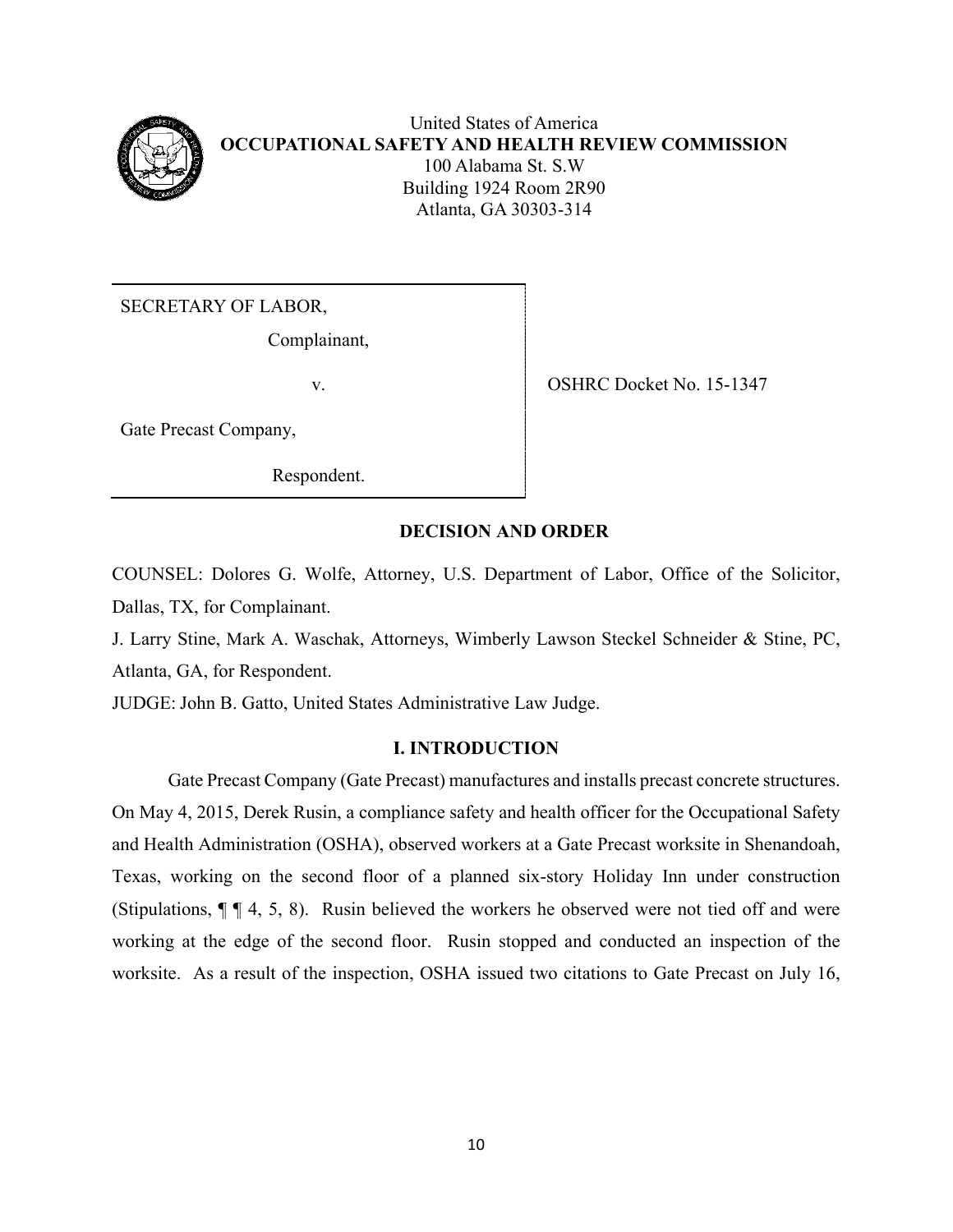2015, for serious and repeated violations of the Occupational Safety and Health Act of 1970 (Act), 29 U.S.C. §§ 651-678.[13](#page-10-0) 

 Gate Precast timely contested the citations and thereafter, the Secretary filed a formal complaint with the Commission charging Gate Precast with violating the Act and seeking an order affirming the citations and proposed penalties. Gate Precast filed an answer on October 27, 2015. The Commission has jurisdiction of this action under section  $10(c)$  of the Act, § 659(c). (Compl. ¶ I; Answer ¶ 1; Stipulations, ¶ 1). Prior to the trial, the parties reached a partial settlement agreement regarding Citation 1  $(Tr.8)^{14}$  $(Tr.8)^{14}$  $(Tr.8)^{14}$  Remaining at issue is Citation 2, alleging a repeat violation of 29 C.F.R. § 1926.501(b)(1), for failing to ensure employees were protected from falling while on walking/working surface with an unprotected edge 6 feet or more above a lower level. [15](#page-10-2) The Secretary proposes a penalty of \$38,500.00 for this Citation 2.

The parties stipulated and the Court finds Gate Precast is engaged in a business affecting interstate commerce and is an employer covered under section 3(5) of the Act, § 652(5). (Compl. ¶ II; Answer ¶ 2; Stipulations, ¶ 2). A one-day bench trial was held in Houston, Texas, on June 29, 2016. Pursuant to Rule 52(a) of the Federal Rules of Civil Procedure, after hearing and carefully considering all the evidence and the arguments of counsel, the Court issues this Decision and Order as its findings of fact and conclusions of law. For the reasons indicated *infra*, the Court concludes the Secretary established a violation of 29 C.F.R. § 1926.501(b)(1) with regard to two of the three workers he alleged were exposed to a fall hazard. Accordingly, the citation is **AFFIRMED** and a civil penalty of \$26,000.00 is assessed.

<span id="page-10-0"></span> $<sup>13</sup>$  The Secretary of Labor (the Secretary) delegated his authority under the Act to the Assistant Secretary of Labor</sup> for Occupational Safety and Health, who heads OSHA, and assigned responsibility for enforcement of the Act to OSHA. *See* 65 Fed.Reg. 50017 (2000). The Assistant Secretary has promulgated occupational safety and health standards, *see e.g.*, 29 C.F.R. Parts 1910 and 1926, and has redelegated his authority to OSHA's Area Directors to issue citations and proposed penalties to enforce the Act. *See* 29 C.F.R. §§ 1903.14(a) and 1903.15(a).

<span id="page-10-1"></span><sup>14</sup> In a *Final Consent Order* dated June 27, 2016, the Court approved the partial settlement agreement and adopted and incorporated the agreement as part of the order*.*

<span id="page-10-2"></span><sup>&</sup>lt;sup>15</sup> In the alternative, the Secretary charged Gate Precast with a violation of subsection (b)(12), relating to precast concrete erection. However, although the workers observed by Rusin were preparing to engage in precast concrete erection later in the day, at the time he observed them they were engaged in landing a load of material hoisted by a forklift. Therefore, the Court concludes subsection  $(b)(1)$  is more specific to the cited conditions.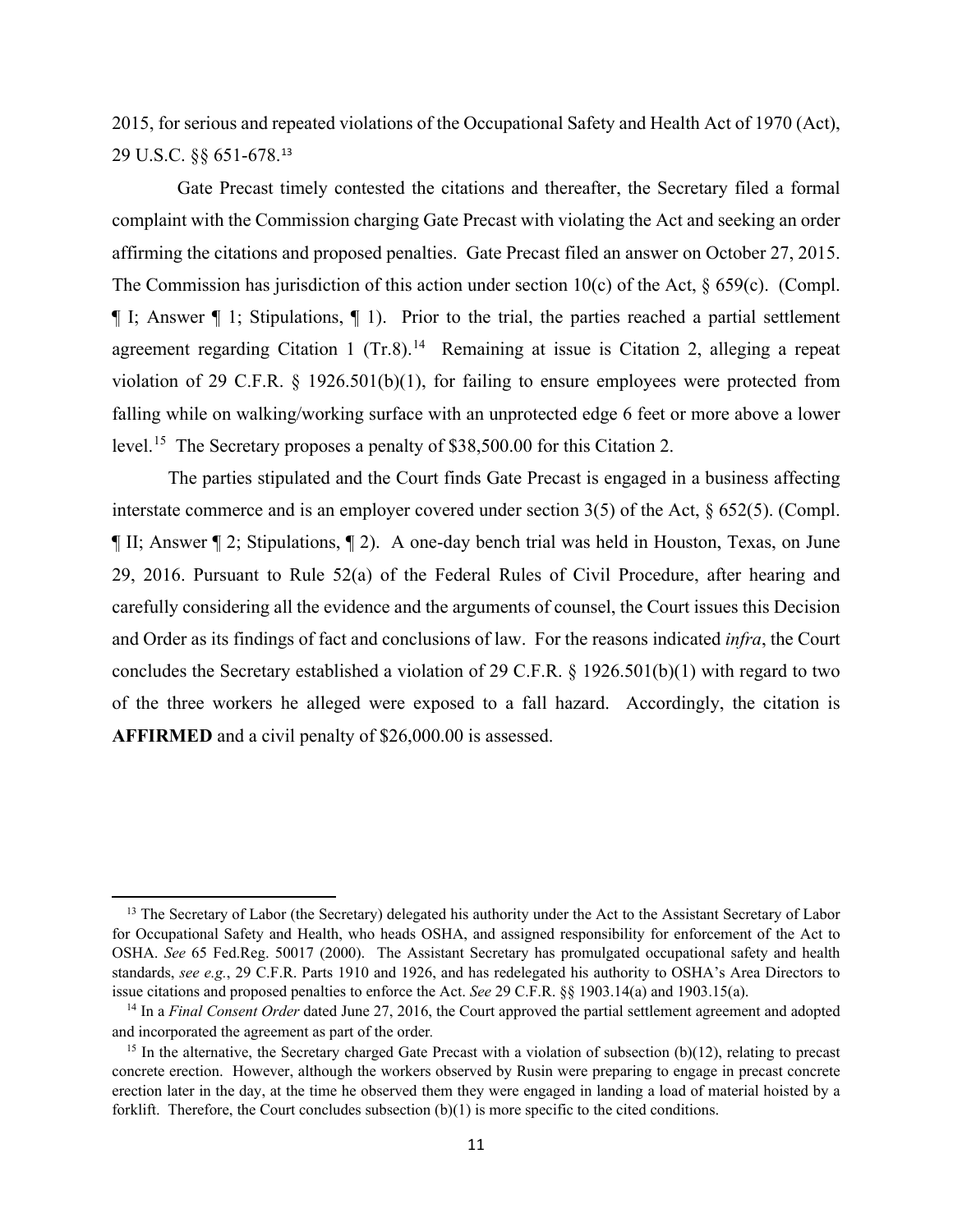#### **II. BACKGROUND**

Gate Precast is "in the business of manufacturing and installing precast concrete structures." (Stipulations, ¶ 4.) On May 4, 2015, Gate Precast was "working on a project at 19333 David Memorial Drive, Shenandoah, Texas," and Gate Precast's foreman on the site was Albert Godinez (Stipulations, ¶5). Gate Precast employee Anthony Fay also was working on the site (Stipulations, ¶ 6). The project was a "six-story hotel with a CMU block and steel framing construction with Gate-Core (hollow core) planking floor and roof deck." (Stipulations, ¶ 8.) For this project, Gate Precast "used the services of Labor Ready to provide general helpers to work under the supervision, direction and control of" Gate Precast. "Labor Ready provided Bobby Pitts and Bradley Blaine to work at the job site." (Stipulations, ¶ 7.) Gate Precast foreman Godinez went up on the second floor the morning of May 4, 2015, and verified red tape was placed 6 feet from the edge of the building as a marker (Tr. 88). The red tape "was secured to some sticks in between some cracks." (Tr. 14.) The red tape was not intended as a barrier that would physically prevent employees from accessing the area within 6 feet of the edge. "The warning line used here was only intended to reinforce the instructions not to go into the zone of danger." (*Gate Precast's Br.* p. 12.) The second story was approximately 24 feet high (Tr. 19).

As Rusin<sup>[16](#page-11-0)</sup> was driving to another construction site on May 4, 2015, he observed a worker on the second floor of the Holiday Inn project. Rusin explained OSHA has "a construction emphasis program. When we see somebody on a roof, we need to ensure that they're properly protected from falling." (Tr. 29.) To that end, Rusin parked, exited his vehicle, and met with the general contractor's superintendent for the project. The superintendent informed Rusin the workers he had observed on the second floor were employees of Gate Precast (Tr. 30).

When Rusin arrived at the site, Gate Precast foreman Godinez was operating a roughterrain forklift located on the ground and was attempting to lift a load of precast panels to the second floor (Tr. 32-35). Rusin observed three workers on the second floor who were attempting to guide the load as it moved toward them (Tr. 37-38). He stated he "did not go on the roof. . . There was no way for me to get up there and I can't do that anyway."  $(Tr. 39.)^{17}$  From his vantage

<span id="page-11-0"></span><sup>&</sup>lt;sup>16</sup> Rusin works for OSHA's Houston North Area Office. He had worked for OSHA for seven years and seven months at the time of the trial (Tr. 29).

<span id="page-11-1"></span><sup>&</sup>lt;sup>17</sup>At the time of the inspection, the planned six-story structure was only two stories high. At times during the hearing, witnesses referred to the second floor as the "roof." It is understood that references in the record to the "roof" indicate the unfinished second story of the building.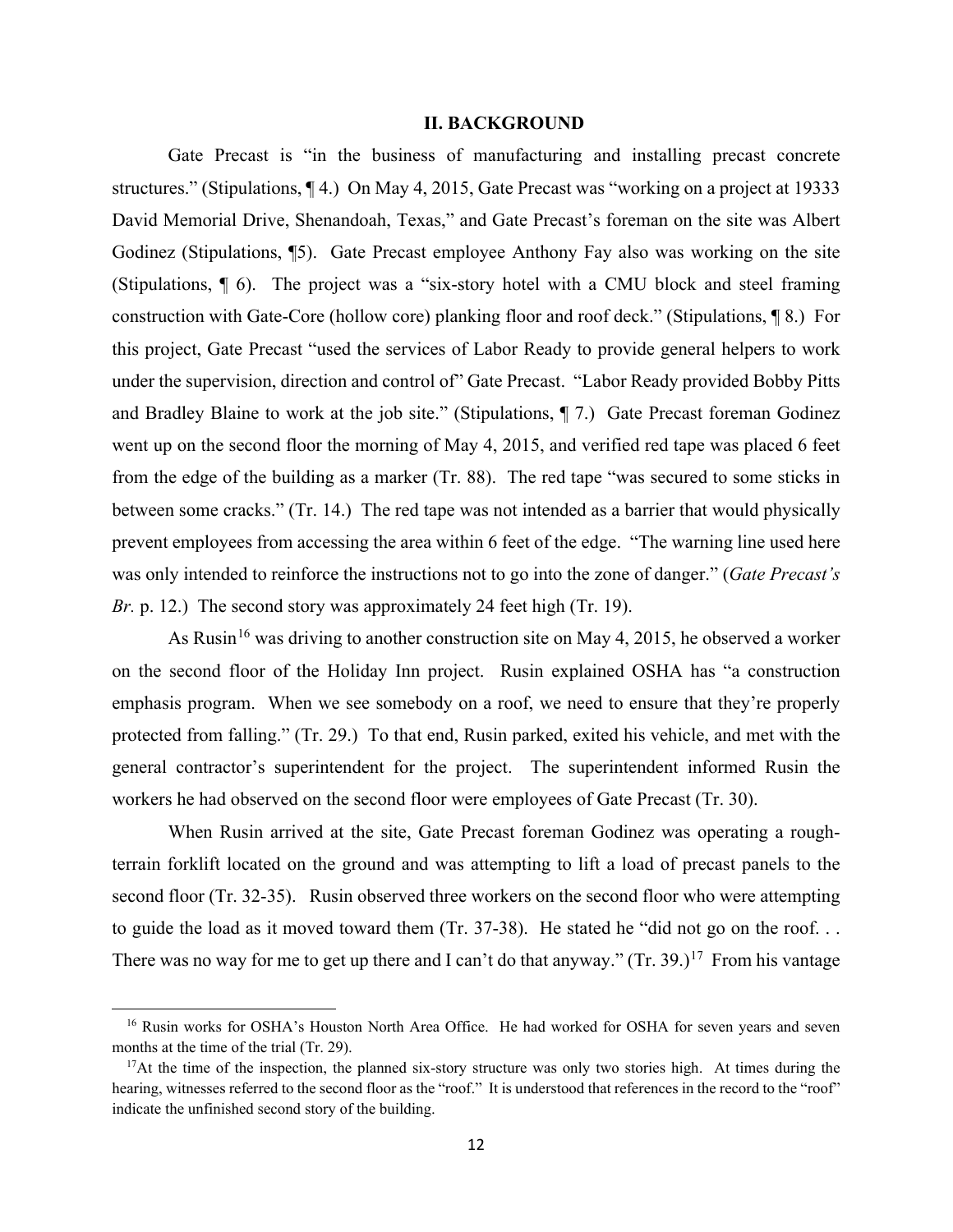point on the ground, Rusin concluded Gate Precast's employees "were wearing harnesses but they were not attached to anything." (Tr. 41.) Rusin took photographs and interviewed Gate Precast employee Anthony Fay and Labor Ready temp Bradley Blaine, who had been assigned by Gate Precast to help lay grout on the second floor of the project on May 4, 2015 (Tr. 12, 23, 70). Based on CSHO's inspection, on July 16, 2015, OSHA issued the Citation at issue.

### **III. ANALYSIS**

The fundamental objective of the Act is to prevent occupational deaths and serious injuries. *Whirlpool Corp. v. Marshall*, 445 U.S. 1, 11 (1980). To achieve this purpose, the Act imposes two duties on an employer: a "general duty" to provide to "each of his employees employment and a place of employment which are free from recognized hazards that are causing or are likely to cause death or serious physical harm to his employees," 29 U.S.C.  $\S 654(a)(1)$ ; and a specific duty to comply with all applicable occupational safety and health standards promulgated under the Act. *Id.* § 654(a)(2). Pursuant to that authority the Secretary promulgated the standard at issue in this case.

### **A. Factors Required to Establish Violation of Cited Standard**

Under both Commission precedent and the law of the Fifth Circuit, the jurisdiction in which this case arises,  $^{18}$  $^{18}$  $^{18}$  in order to prove a violation of a cited standard, the Secretary "must show by a preponderance of the evidence: (1) that the cited standard applies; (2) noncompliance with the cited standard; (3) access or exposure to the violative conditions; and (4) that the employer had actual or constructive knowledge of the conditions through the exercise of reasonable due diligence." *Sanderson Farms, Inc. v. Perez*, 811 F.3d 730, 735 (5th Cir. 2016) (*citing Jesse Remodeling, LLC*, 22 BNA OSHC 1340 (No. 08–0348, 2006); *Atlantic Battery Co.*, 16 BNA OSHC 2131 (No. 90–1747, 1994)). Further, "hazard is generally presumed in safety standards unless the regulation requires the Secretary to prove it." *Id.*, 811 F.3d at 735. Therefore, where a

<span id="page-12-0"></span><sup>&</sup>lt;sup>18</sup> Under the Act, an employer may seek review in the court of appeals in the circuit in which the violation occurred, the circuit in which the employer's principal office is located, or the District of Columbia Circuit. 29 U.S.C. § 660(a). The Secretary may seek review in the circuit in which the violation occurred or in which the employer has its principal office. 29 U.S.C. § 660(b). This case arose in Texas, which is in the Fifth Circuit. In general, where it is highly probable that a Commission decision would be appealed to a particular circuit, the Commission has applied the precedent of that circuit in deciding the case, "even though it may differ from the Commission's precedent." *Kerns Bros. Tree Serv.*, 18 BNA OSHC 2064, 2067 (No. 96-1719, 2000).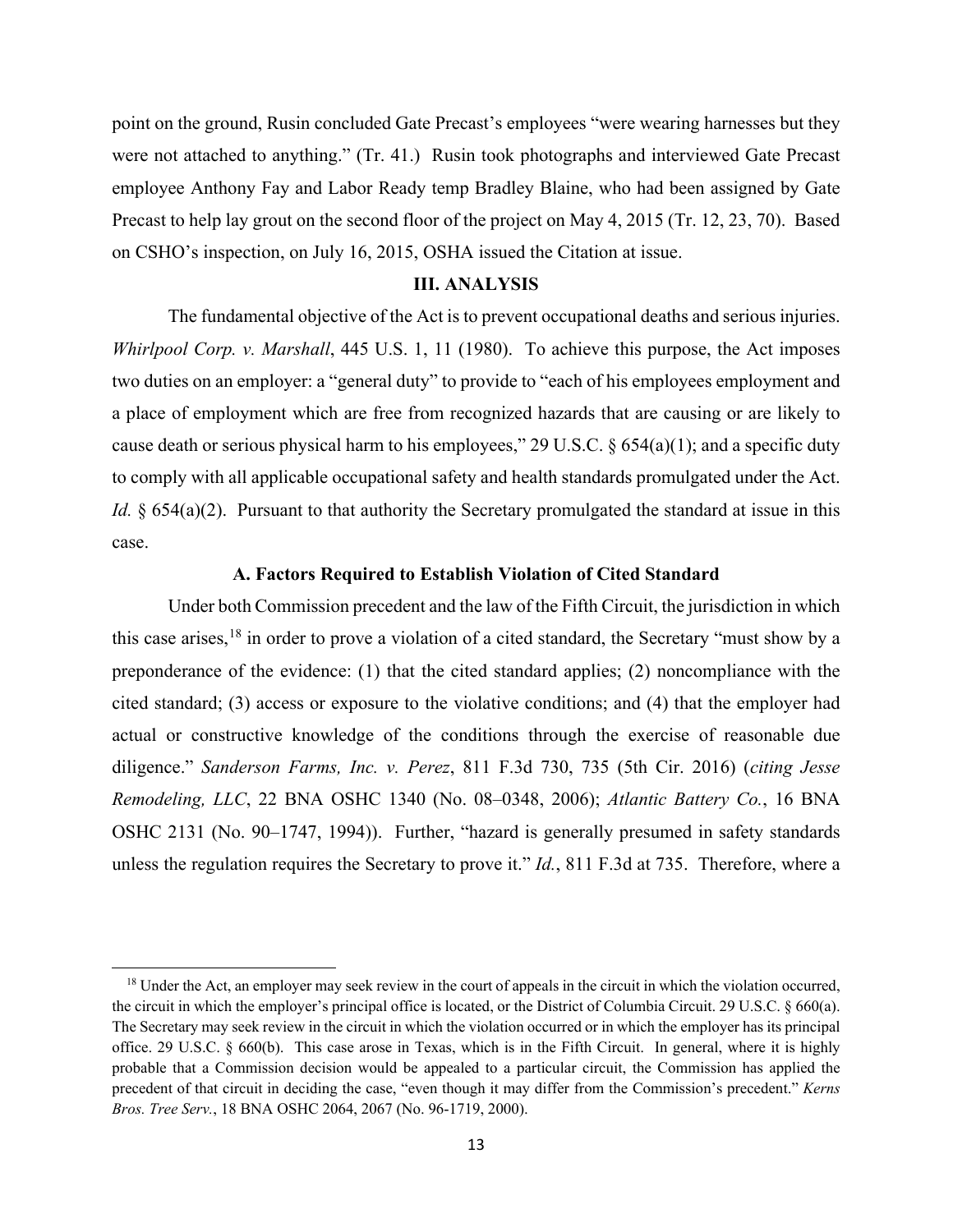standard presumes a hazard, "the Secretary need only show the employer violated the terms of the standard." *Id.* (*citing Kaspar Electroplating Corp.*, 16 BNA OSHC 1517 (No. 90–2866, 1993)).

### **1. Alleged Violation**

Citation 2 Item 1, as amended, $19$  alleges a repeated violation of the Secretary's fall protection standard, 29 CFR § 1926.501, for failing to provide a fall protection system at the worksite. More specifically, the Secretary charged Gate Precast with a violation of subsection (b)(1), relating to unprotected sides and edges, which mandates that each employee "on a walking/working surface (horizontal and vertical surface) with an unprotected side or edge which is 6 feet (1.8 m) or more above a lower level shall be protected from falling by the use of guardrail systems, safety net systems, or personal fall arrest systems." The amended citation asserts Gate Precast "does not ensure that employees are protected from falling while on working services at heights greater than 6 feet."

## **2. Applicability of the Cited Standard**

A "walking/working surface" is "any surface, whether horizontal or vertical on which an employee walks or works, including, but not limited to, floors, roofs, ramps, bridges, runways, formwork and concrete reinforcing steel but not including ladders, vehicles, or trailers, on which employees must be located in order to perform their job duties." 29 C.F.R § 1926.500(b). The standard defines "unprotected side or edge" as "any side or edge (except at entrances to points of access) of a walking/working surface, e.g., floor, roof, ramp, or runway where there is no wall or guardrail system at least 39 inches (1.0 m) high. *Id.* The second floor of the worksite at issue was a walking/working surface with an unprotected edge within the meaning of the cited and alternative standards. Further, Gate Precast concedes "the fall protection standard applies." (*Gate Precast's Br.* p. 8.) Therefore, the Court concludes section  $1926.501(b)(1)$  applies to the cited conditions.

<span id="page-13-0"></span><sup>19</sup> The Court granted the Secretary's unopposed *Second Motion to Amend Citation and Complaint* on June 21, 2016.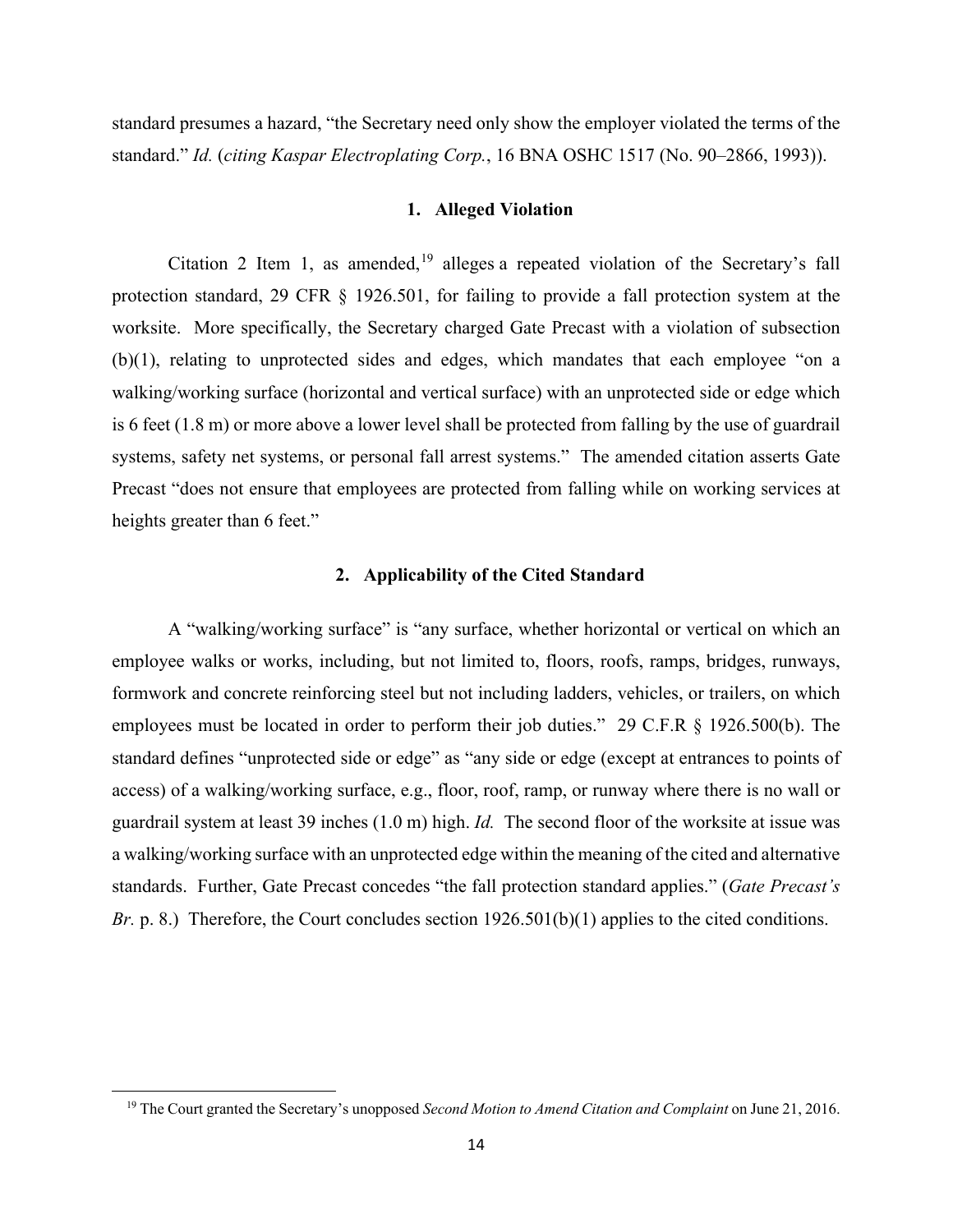### **3. Non Compliance with the Cited Standard**

The cited standard lists three methods of fall protection for use at an unprotected edge: "guardrail systems, safety net systems, or personal fall arrest systems." The parties agree that Gate Precast erected neither a guardrail nor a safety net system, and that the red tape Gate Precast placed around the unprotected edge did not serve as a method of fall protection. In his brief the Secretary contends, "[t]hree workers were exposed to the hazard of falling as they were not tied off for at least ten to thirty minutes." (*Secretary's Br.* p. 7). A person normally "ties off" by securing a rope lanyard, which is attached to the safety harness worn by the worker, to a cable or some structure capable of supporting the person's weight. *N & N Contractors, Inc. v. Occupational Safety & Health Review Comm'n*, 255 F.3d 122, 125 (4th Cir. 2001).

The three workers the Secretary identifies are Anthony Fay, a permanent employee of Gate Precast, and Bradley Blaine and Bobby Pitts, temporary laborers supplied by Labor Ready.<sup>[20](#page-14-0)</sup> Gate Precast admits it "agreed to provide adequate supervision, direction and control over workers that Labor Ready provided to" it and "no Labor Ready supervisor was present at the project at 19333 David Memorial Drive." (*Responses of Gate Precast to Requests for Admission*, **[16**] [13, 21.] Gate Precast does not dispute that, under the test for employment set out in *Nationwide Mut. Ins. Co. v. Darden*, 503 U.S. 316 (1992), and adopted by the Commission in *Don Davis*, 19 BNA OSHC 1477 (No. 96-1378, 2001), it was the employer of Blaine and Pitts at the time of the OSHA inspection. *See Allstate Painting & Contracting Co.*, 21 BNA OSHC 1033, 1035 (No. 97-1631, 2005) (consolidated)). ("While no single factor under *Darden* is determinative, the primary focus is whether the putative employer controls the workers."). The Court determines the temporary workers at the worksite were employees of Gate Precast, as defined by *Darden*.

Temporary employee Blaine testified Labor Ready assigned him to work for Gate Precast on May 4, 2015, at the worksite at issue. It was his first day on the site (Tr. 14). He stated, "When I showed up, I was told that I was going to be helping lay grout and the pieces that were already up on the flooring. . . . And then help with clean-up." (Tr. 12.) While waiting to start his assigned work, foreman Godinez used a rough-terrain forklift to lift a load of precast panels (the crane that

<span id="page-14-0"></span><sup>&</sup>lt;sup>20</sup> The record indicates there was a second Gate Precast employee named Adams on the second floor at the time of the inspection. The Secretary has not identified this employee as one of the workers in noncompliance with the cited standard.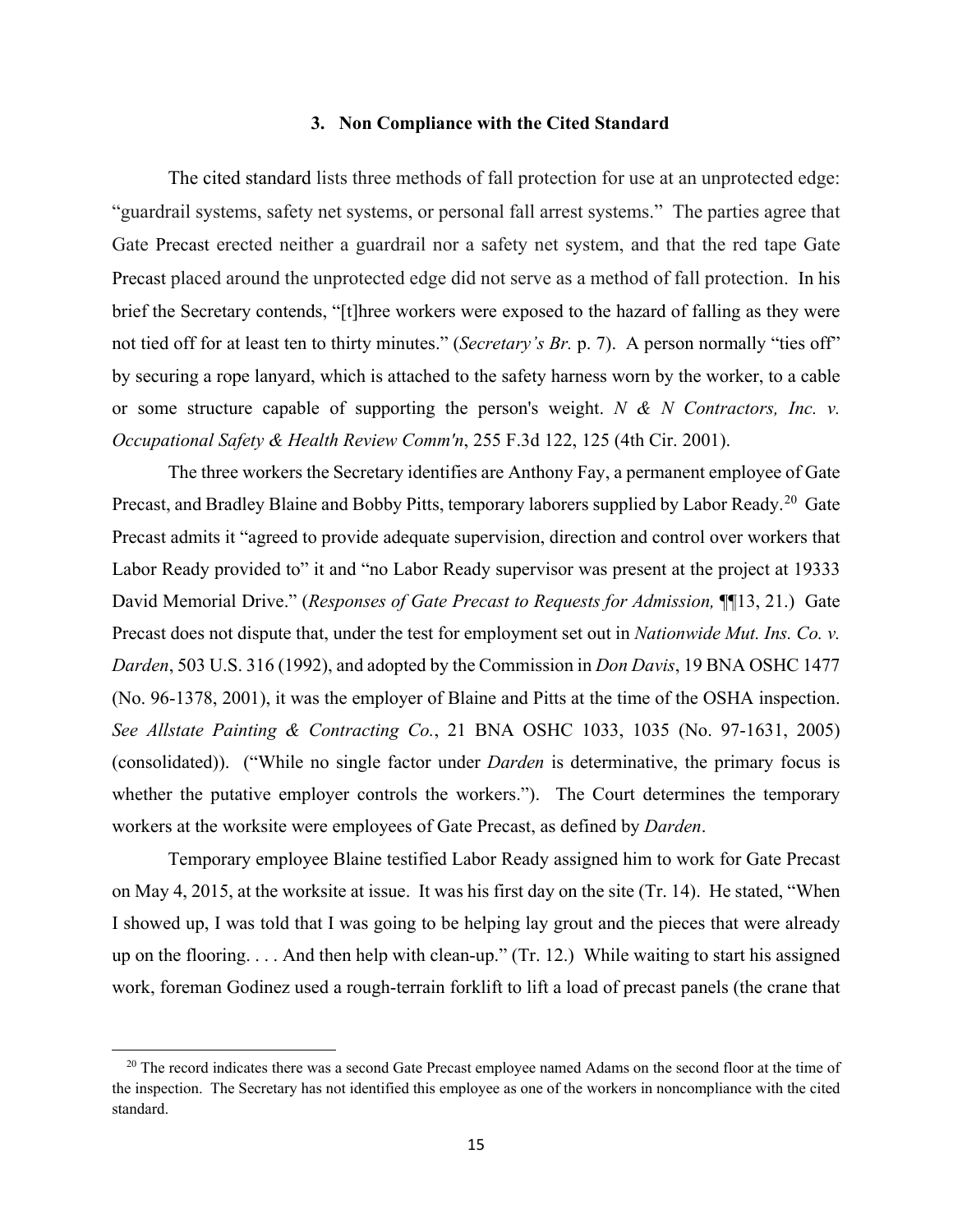Gate Precast normally would use to perform this task was not available). Blaine testified none of the employees on the second floor "were tied off because there was nothing to tie off to" (Tr. 17) and he "didn't see anybody tied off." (Tr. 25.)

Rusin singled out Anthony Fay as a Gate Precast employee who was not tied off. When asked how he determined Fay was not tied off, Rusin stated, "He was moving around. So every time he turned or moved around, I can see that his D-ring was empty." (Tr. 39.) Rusin stated he was standing on the ground, looking up two stories, and "could see the upper portion of the two gentlemen that were trying to help land this load on the roof." (Tr. 33). From this position, he stated, he "could see that they had harnesses on but they didn't have anything attached to their Drings on the back." (Tr. 33.) On cross-examination, Rusin testified he interviewed Fay and stated Fay "did not tell me he was tied off." (Tr. 70.) According to Rusin,

Fay told me that him and another employee had [gone] up on the second floor and they had brought two yo-yo lanyards with them, and the one that he had was froze up. It wouldn't move. . . And I asked him why if they still have one working, why didn't one person try to land the load or at least one tie off, and he said he didn't know why.

(Tr. 74.) However, Gate Precast foreman Godinez testified the permanent employees who were on the second floor of the structure on May 4, 2015, were wearing harnesses with attached yo-yo lanyards. Gate Precast had installed anchor bolts on the floor of the structure to which the employees could attach their lanyards (Tr. 87). Once the employees were on the second floor, Godinez asked them for verbal confirmation that they were tied off (Tr. 89).

There is a discrepancy in the record: Blaine, the only witness who was present on the second floor, testified he did not observe anyone on the second floor tied off and Rusin testified Fay informed him he was not tied off. On the other hand, foreman Godinez stated he observed the permanent employees on May 4, 2015, before they went up to the second floor. They were wearing harnesses with attached lanyards. Once on the second floor, they informed Godinez they had attached the lanyards to the anchors installed on the floor. However, this evidentiary impasse can be resolved by reviewing the photographic exhibits.

Looking at the Government's Exhibit 5, Godinez identified Fay and stated he could "see the lanyard hooked to the harness." (Tr. 91.) James Stini, vice-president of Gate Precast, also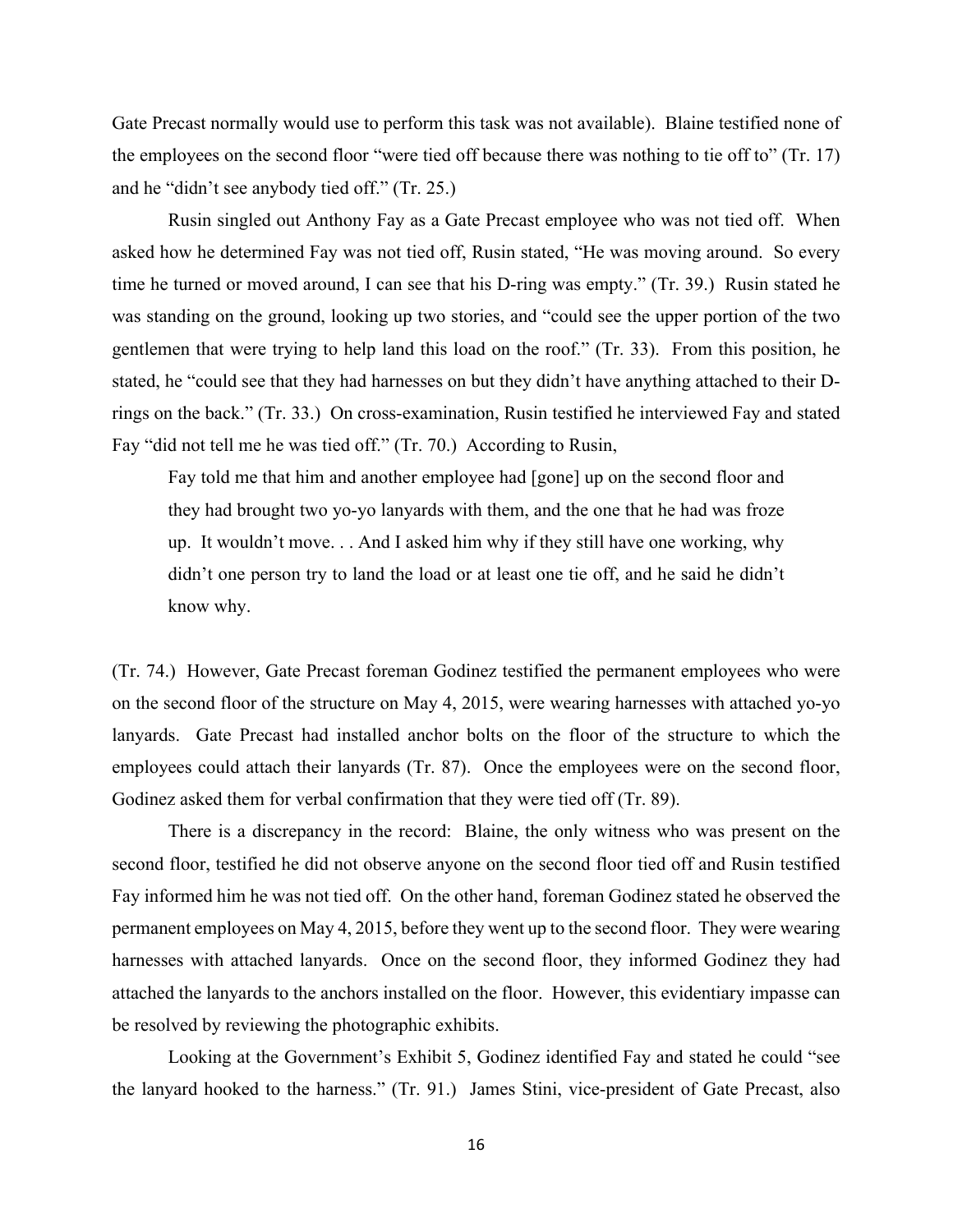testified he could see the lanyard. "[H]e is absolutely tied off. You can see the lanyard is pulling from his back away from –away from the edge of the deck. So he's actually tied off. And that man right there is Anthony Fay." (Tr. 145.) Fay can be seen at the right of the photograph as he attempts to dislodge a broom that had become wedged against the structure. Fay is three-quarters facing the camera as he reaches up. He is clearly wearing a harness. Also clearly visible is a yellow lanyard stretched from the floor of the second story towards the back of Fay's harness. Although its connection to the D-ring is not visible, because Fay's back is not turned to the camera, there is no other plausible explanation for the presence of the lanyard in the photograph. The Secretary did not question Godinez or Stini regarding the visible lanyard in this exhibit and does not mention the photograph or the testimony in his post-trial brief. The photographic evidence challenges the reliability of the testimony of Blaine and Rusin. The photograph, taken by Rusin and adduced by the Secretary, is inconsistent with the testimony that Fay was not tied off. Based on the clear evidence established by the Government's Exhibit 5, the Court concludes the Secretary has failed to establish that Gate Precast did not provide a fall protection system to employee Fay in violation of the cited standard.

The Secretary also contends temporary employees Blaine and Pitts were not tied off as required by the cited standard. Gate Precast did not present a safety briefing for the temporary employees or provide them with harnesses and lanyards (Tr. 15). Blaine testified the "only thing I was told about it is not to go over from the red tape" that was placed 6 feet from the open edge of the second floor (Tr. 15). Gate Precast concedes as much, stating neither of the temporary employees were "fitted with a harness and a lanyard, but [their] job was only clean-up and [they were] explicitly instructed never to go past the red tape that Gate [Precast] had installed at the site to remind unauthorized workers not to stray within 6 feet of the edge." (*Gate Precast's Br.* p. 7.) Foreman Godinez himself instructed Blaine and Pitts to go to the second floor and stay inside the red tape. "These workers were not issued harnesses and lanyards because they just did clean-up and had no reason to go outside the tape and into the 6-foot danger zone: only the Gate [Precast] employees had assignments that took them outside of the tape." (*Id.*)

Based on this admission by Gate Precast, the Court concludes temporary employees Blaine and Pitts were on a walking/working surface with an unprotected edge approximately 24 feet above the lower level and were not protected from falling by the use of personal fall arrest systems. The cited standard commands that an employee on an unprotected surface that is six feet or more above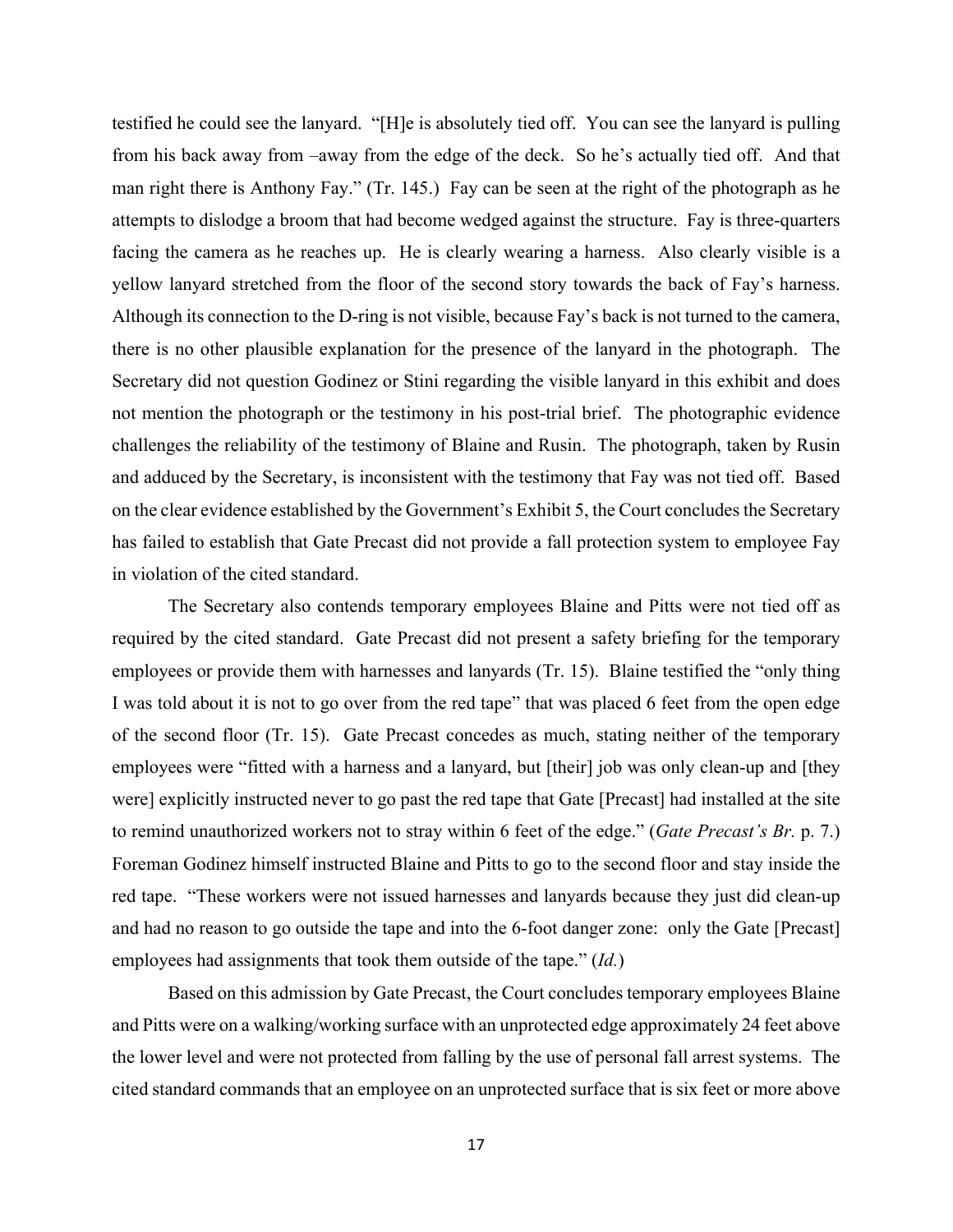a lower level must be protected by the use of guardrails, safety nets, or safety harnesses. Therefore, the plain language of the regulation identifies both the hazard to be guarded against and the specific safety precautions to be taken. Here, the temporary employees were working on an unprotected surface that was six feet or more above a lower level; therefore the cited standard applies, and they were required to be protected by the use of guardrails, safety nets, or safety harnesses.

Nothing in the standard requires the Secretary to demonstrate a hazard is present before the employer is required to comply with the standard's terms. If an employee is on a walking/working surface 6 feet or more above the lower level, the employee must have some form of fall protection. Such is the case here. The Secretary has established Gate Precast failed to comply with the requirements of the cited standard with regard to temporary employees Blaine and Pitts.

### **4. Access or Exposure to the Violative Condition**

The Secretary establishes employee access to a violative condition "either by showing actual exposure or that access to the hazard was reasonably predictable." *Nuprecon LP*, 23 BNA OSHC 1817, 1819 (No. 08-1037, 2012) (*citing Phoenix Roofing Inc.*, 17 BNA OSHC 1076, 1079 (No. 90-2148, 1995), *aff'd*, 79 F.3d 1146 (5th Cir. 1996) (*per curiam*)). In determining whether the Secretary has proven access to the hazard, the "inquiry is not simply into whether exposure is theoretically possible," but whether it is reasonably predictable "either by operational necessity or otherwise (including inadvertence), that employees have been, are, or will be in the zone of danger." *Id.* (*citing Fabricated Metal Prods., Inc.*, 18 BNA OSHC 1072, 1074 (No. 93-1853, 1997). The zone of danger is the "area surrounding the violative condition that presents the danger to employees." *Boh Bros. Constr. Co., LLC*, 24 BNA OSHC 1067, 1085 (No. 09-1072, 2013) (*citing RGM Constr. Co.*, 17 BNA OSHC 1229, 1234 (No. 91-2107, 1995)). Here, there is evidence that the temporary employees were exposed to the unprotected edge.

Blaine stated that he was "[r]oughly three to five foot" away from the open edge of the second story as he assisted with the incoming load (Tr. 17). He conceded, however, that he did not measure the distance between the red warning tape and the open edge. Blaine testified he never crossed the red tape (Tr. 23). CSHO Rusin did not go up on the second floor and so did not take measurements relevant to the red tape. The Court accepts Gate Precast's assertion the red tape was placed 6 feet from the open edge of the second story.

Gate Precast argues the Secretary failed to establish employee exposure to the risk of injury, claiming, "[t]here is no evidence that it was reasonably predictable that the temporary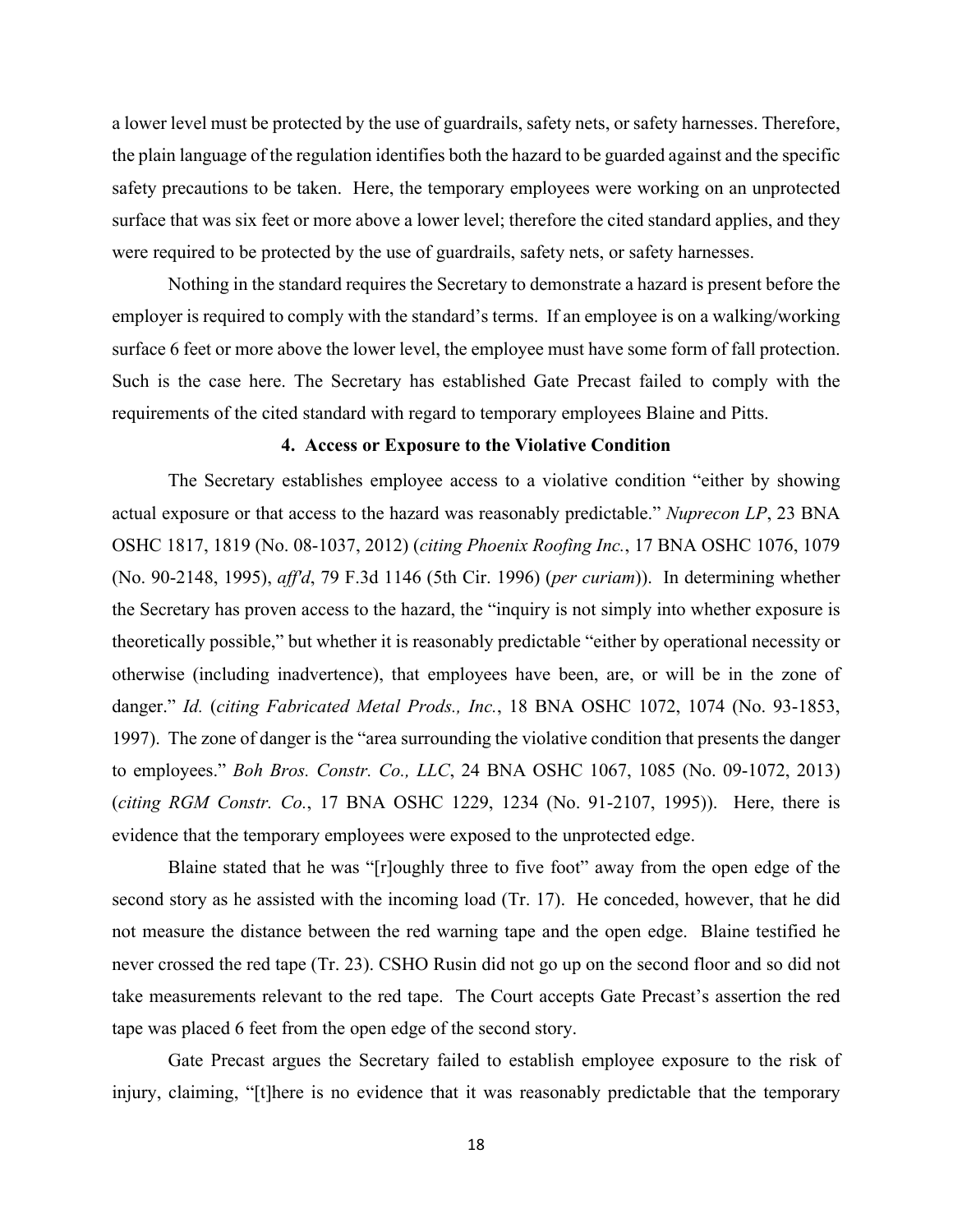workers from Labor Ready would be in the zone of danger. The evidence in the record overwhelmingly shows that they were not exposed to the hazard, because they were instructed never to go within 6 feet of any unprotected side or edge." (*Gate Precast's Br.* p. 11.) Gate Precast appears to have taken the "6-foot rule," requiring employees to tie off when they are working vertically 6 feet above a lower level, and applied it horizontally.

However, as the Secretary point out in his brief, OSHA considered and rejected this approach in the Preamble to the Final Rule for fall protection. "In conclusion, after careful and complete consideration of the entire record, OSHA has determined that there is no 'safe' distance from an unprotected side or edge that would render fall protection unnecessary." *Safety Standards for Fall Protection in the Construction Industry*, 59 Fed. Reg. 40672-01 (August 9, 1994). The preamble to a standard is the most authoritative evidence of the meaning of the standard. *Wal-Mart Distribution Ctr. # 6016*, 25 BNA OSHC 1396, 1398 (No. 08-1292, 2015); *Superior Rigging & Erecting Co.*, 18 BNA OSHC 2089, 2092 (No. 96-0126, 2000); *Tops Markets*, 17 BNA OSHC at 1936. "Congress intended to delegate to the Commission the type of nonpolicymaking adjudicatory powers typically exercised by a court in the agency-review context. Under this conception of adjudication, the Commission is authorized to review the Secretary's interpretations only for consistency with the regulatory language and for reasonableness." *Martin v. Occupational Safety & Health Review Comm'n*, 499 U.S. 144, 152-55 (1991). The Court finds the Secretary's interpretation in his preamble to be both consistent with the regulatory language and reasonable.

 The Commission has also rejected Gate Precast's contention the red tape provided adequate warning to employees of a "safe" distance from the edge, for which they did not require fall protection in *Nuprecon LP*, 23 BNA OSHC 1817 (No. 08-1307, 2012). In that case, Nuprecon employees were engaged in demolishing hangars and other structures, and were working on the third floor of a hangar, one side of which was "an unprotected twenty-one-foot-long, floor-toceiling opening." *Id.* at 1818. Similar to the present case, Nuprecon had "'hung red plastic ... tape several feet above the floor from the walls near the open edge to and between stanchions' to create 'a rectangular area in front of the open edge.' Nuprecon trained its employees that red tape signified 'danger' and that they were to 'stay out' of such taped-off areas." *Id.* "[T]he red tape strung parallel to the unprotected edge was positioned at a 15-foot distance from that edge." *Id.*  Nuprecon's field safety officer testified that (similar to the red tape Gate Precast placed), at one point "the distance between the tape at the wall on the right side of the edge and the edge itself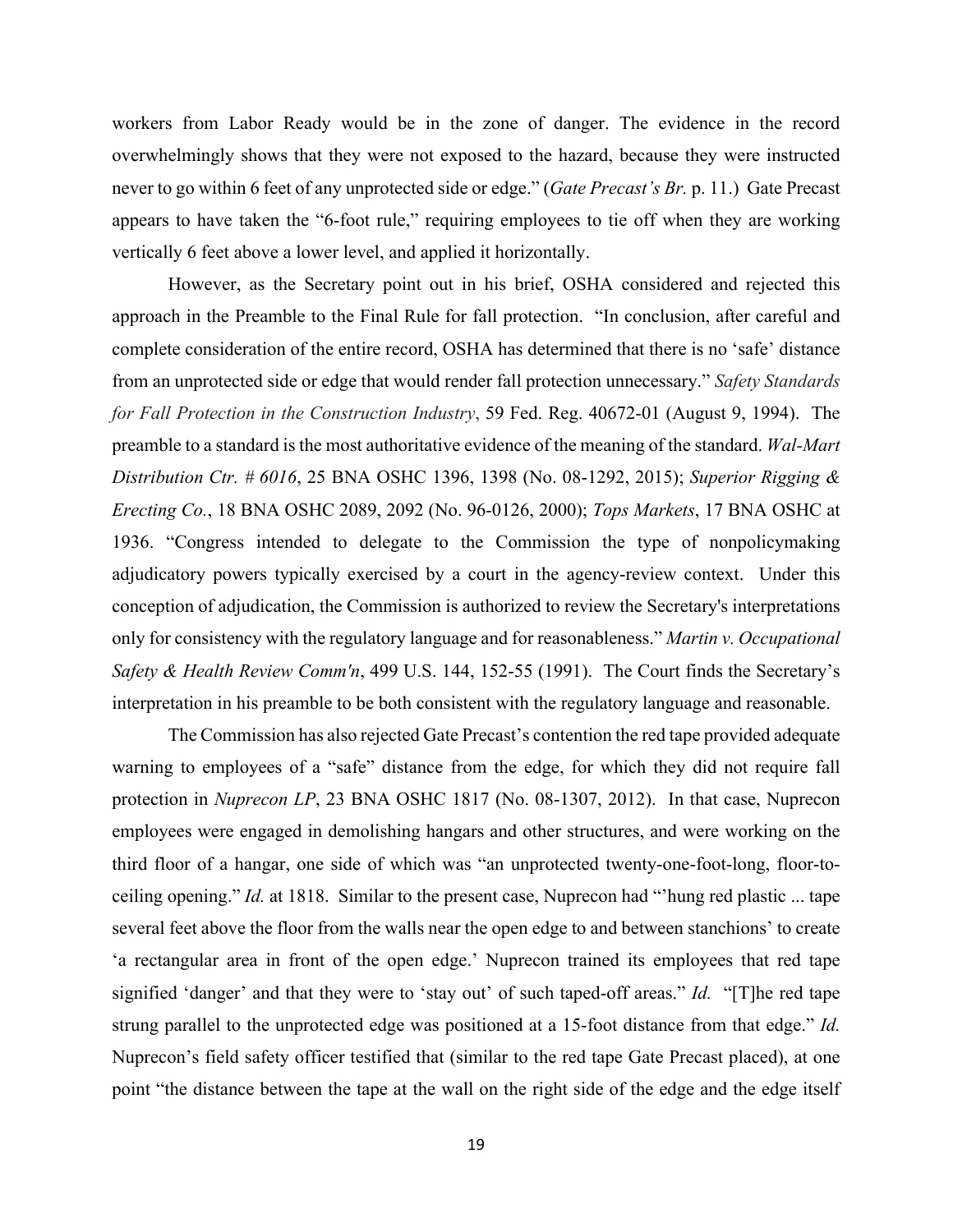was six feet." *Id.* at 1818. The Nuprecon employee at issue was looking up, removing overhead ceiling pipes while standing in a mobile lift located to one side of the unprotected opening. In the present case, the temporary employees were reaching up to help guide the load of precast panels to the second floor.

The Commission nonetheless found it "reasonably predictable that such an employee actively engaged in this type of work would need to move about his entire work area. Nothing prevented him from dismounting the lift in that area and—given the distance between the edge and the red tape on that side—coming within six feet of the edge." *Id.* at 1820. "In fact, based on the employer's own instructions that the red tape signified 'danger' and employees were to 'stay out' of such areas, this employee may have had the mistaken impression that as long as he remained outside of the taped-off area, he would not be exposed to a fall hazard." *Id.* "Under these circumstances, we find it reasonable predictable that this employee would dismount the lift in his work area and come within the zone of danger." *Id.* The Court therefore concludes the temporary employees had access to the hazard since it "was reasonably predictable either by operational necessity or otherwise (including inadvertence)," that the temporary "employees have been, are, or will be in the zone of danger."<sup>[21](#page-19-0)</sup> Thus, the Secretary has established employee exposure to the cited conditions.

### **5. Actual or Constructive Knowledge of the Conditions**

"To prove knowledge, 'the Secretary must show that the employer knew of, or with exercise of reasonable diligence could have known of the non-complying condition.' *Trinity Industries v. OSHRC,* 206 F.3d 539, 542 (5th Cir.2000)." *Sanderson Farms, Inc. v. Perez*, 811 F.3d 730, 736 (5th Cir. 2016). Gate Precast foreman Godinez was aware the temporary employees were not tied off. Gate Precast states in its brief that it intentionally declined to provide the employees with fall protection because the company did not believe the employees were exposed

<span id="page-19-0"></span><sup>&</sup>lt;sup>21</sup> *Cf. Dic-Underhill*, 8 BNA OSHC 2223 (No. 10798, 1980) (finding access to a fall hazard where two employees grinding ceiling seams 25 or more feet from unguarded edge had to move closer to edge to sand seams extending to that side of building); *Gallo Mech. Contractors, Inc.*, 9 BNA OSHC 1178, 1180 (No. 76-4371, 1980) ("Hazards of tripping and falling ... can occur if matter is scattered about working and walking areas."); *N&N Contractors, Inc.*, 18 BNA OSHC 2121, 2122 (No. 96-0606, 2000) (stumbling near unprotected edge resulted in non-tied-off employee falling to his death), *aff'd*, 255 F.3d 122 (4th Cir. 2001). *See also Lancaster Enters*., 19 BNA OSHC 1033, 1037 (No. 97-0771, 2000) (finding exposure where employees used a hatchway and ladder "closely adjacent" to a fall hazard); *Phoenix Roofing*, 17 BNA OSHC at 1079 ("about 12 feet" from unguarded skylights); *Dic-Underhill*, 8 BNA OSHC at 2229-30 (25 or more feet from an unguarded edge, working towards that edge); *Cornell & Co.*, 5 BNA OSHC 1736, 1738 (No. 8721, 1977) (ten feet from an elevator shaft).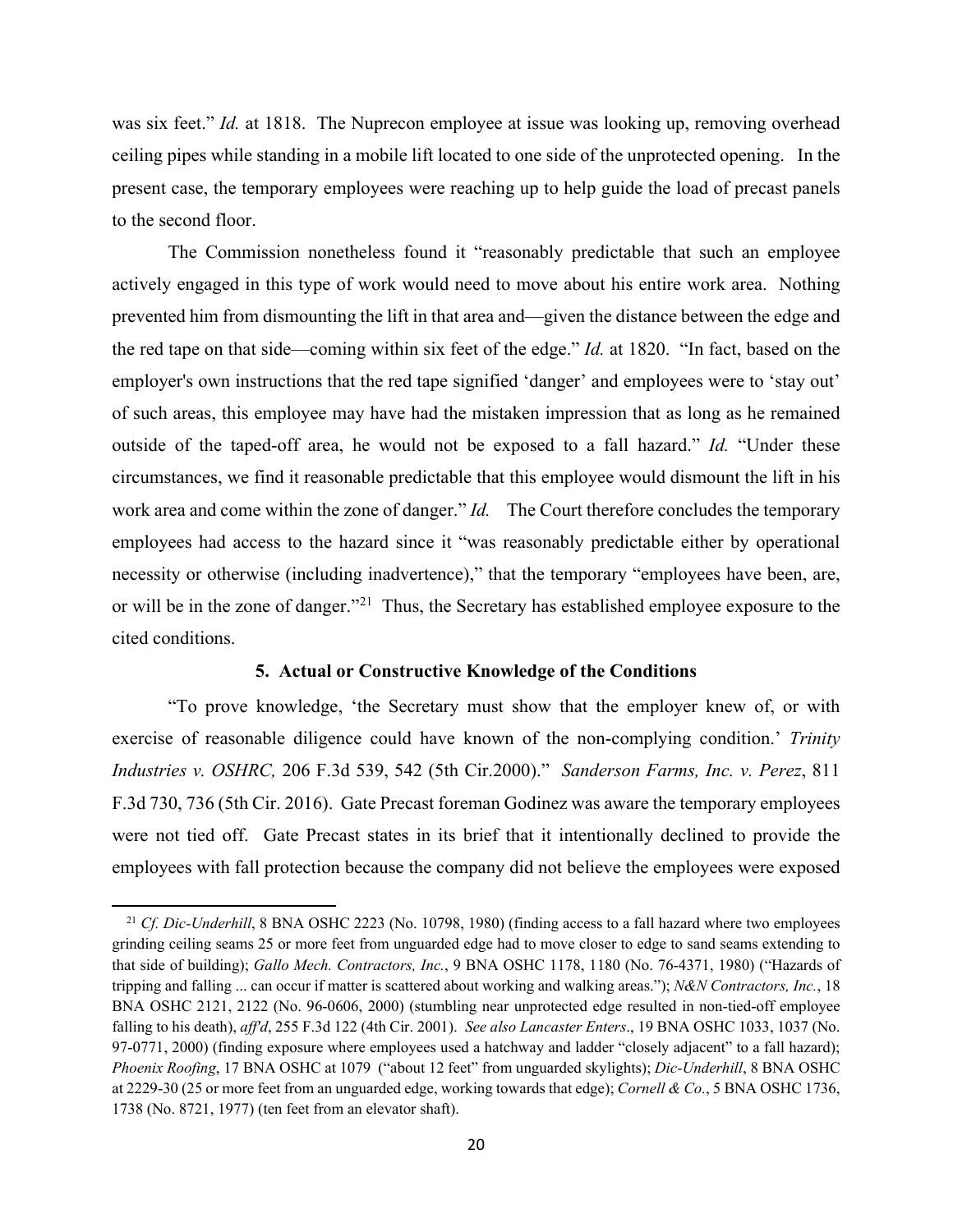to a fall hazard. This knowledge is imputed to the company. *W.G. Yates & Sons Construction Co., Inc. v. OSHRC*, 459 F.3d 604, 607 (5th Cir.2006) ("[W]hen a corporate employer entrusts to a supervisory employee its duty to assure employee compliance with safety standards, it is reasonable to charge the employer with the supervisor's knowledge[,] actual or constructive [,] of non-complying conduct of a subordinate.") (quoting *Mountain States Telephone & Telegraph Co. v. OSHRC,* 623 F.2d 155, 158 (10th Cir.1980)). There is substantial evidence on the record to establish that Gate Precast possessed knowledge of the violative conditions. The Secretary has established Gate Precast had actual knowledge of the violative conduct. Therefore, employer knowledge is established.

### **B. AFFIRMATIVE DEFENSE**

Gate Precast contends any violation of the cited standard is the result of unpreventable employee misconduct. "To establish this affirmative defense, an employer must show that it (1) established work rules designed to prevent the violative conditions from occurring; (2) adequately communicated those rules to its employees; (3) took steps to discover violations of those rules; and (4) effectively enforced the rules when violations were discovered. *Manganas Painting Co.*, 21 BNA OSHC 1964, 1997 (No. 94-0588, 2007). Gate Precast predicates this misconduct, however, on the actions of its permanent employee, Fay. The employees who were in noncompliance with the cited standard were the temporary employees. Gate Precast concedes it did not have a work rule requiring temporary employees to tie off. Therefore, it could not communicate this nonexistent rule to the temporary employees or takes steps to discover violations or enforce the rule when its violation was discovered. For this reason, Gate Precast's unpreventable employee misconduct defense fails.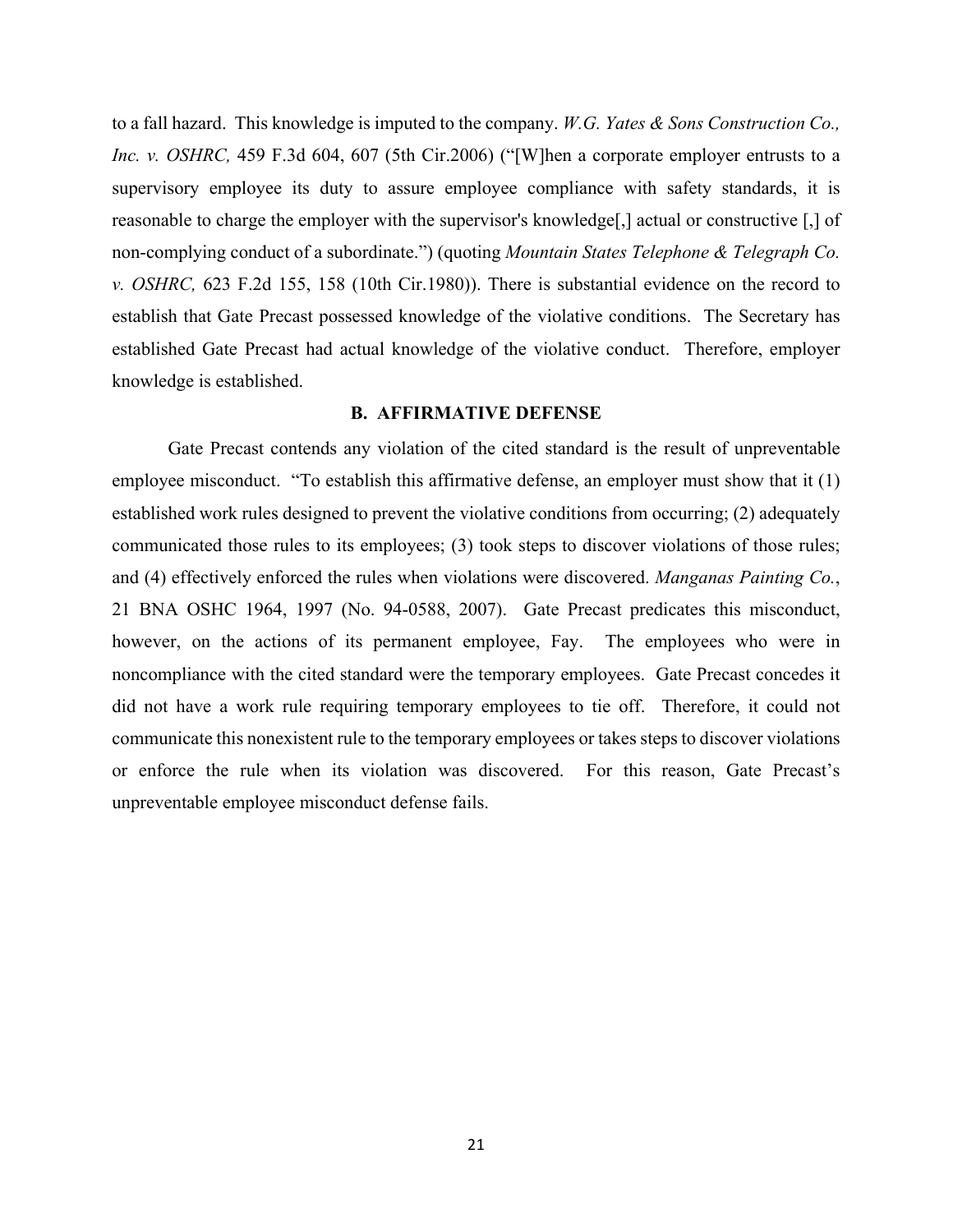### **C. REPEAT VIOLATION**

Under Fifth Circuit and Commission precedent, a violation is repeated if, at the time it occurred, "there was a Commission final order against the same employer for a substantially similar violation." *Deep S. Crane & Rigging Co. v. Harris*, 535 F. App'x 386, 390 (5th Cir. 2013) (*citing Bunge Corp. v. Sec'y of Labor*, 638 F.2d 831, 837 (5th Cir.1981)) (quotation marks and citation omitted); *Potlatch Corp*., 7 BNA OSHC 1061, 1063 (No. 16183, 1979). The Secretary establishes a prima facie case of substantial similarity by showing that the prior and present violations are for failure to comply with the same standard. *Monitor Constr. Co*., 16 BNA OSHC 1589, 1594, 1993-1995 CCH OSHD ¶ 30,338, p. 41,825 (No. 91-1807, 1994)." *Deep S. Crane & Rigging Co*., 23 BNA OSHC 2099, (No. 09-040, 2012).

Gate Precast does not dispute OSHA previously cited it for a substantially similar violation. OSHA previously cited Gate Precast for a violation of  $\S 1926.501(b)(1)$  as a result of a May 14-15, 2014, inspection at a Gate Precast worksite in Amarillo, Texas. The Court agrees with the Secretary that the serious violation of 29 C.F.R. § 1926.501(b)(1) found through OSHA Inspection No. 977474 at Amarillo, Texas, set forth in Item 1 of Citation No. 1, issued August 28, 2014, became a final order of the Commission on September 23, 2014 (Gov. Ex. 15-18). Gate Precast's subsequent violation of § 1926.501(b)(1) occurred on May 4, 2015, at the Shenandoah, Texas, worksite. Because Gate Precast failed to comply with the same standard in both instances, the Secretary has established OSHA cited Gate Precast for a substantially similar violation that became a final order before the occurrence of the May 4, 2015, violation. Thus, Gate Precast was properly cited for repeat violations.

### **IV. PENALTY DETERMINATION**

Under the Act, any employer who "repeatedly" violates the requirements of section 5(a) of the Act may be assessed a civil penalty of not more than \$70,000 for each violation. 29 U.S.C. § 666(a). The Commission is empowered to "assess all civil penalties" provided in this section, "giving due consideration to the appropriateness of the penalty with respect to the size of the business of the employer being charged, the gravity of the violation, the good faith of the employer, and the history of previous violations." 29 U.S.C. § 666(j). The principal factor in a penalty determination is gravity, which "is based on the number of employees exposed, duration of exposure, likelihood of injuries, and precautions against injuries." *Siemens Energy and*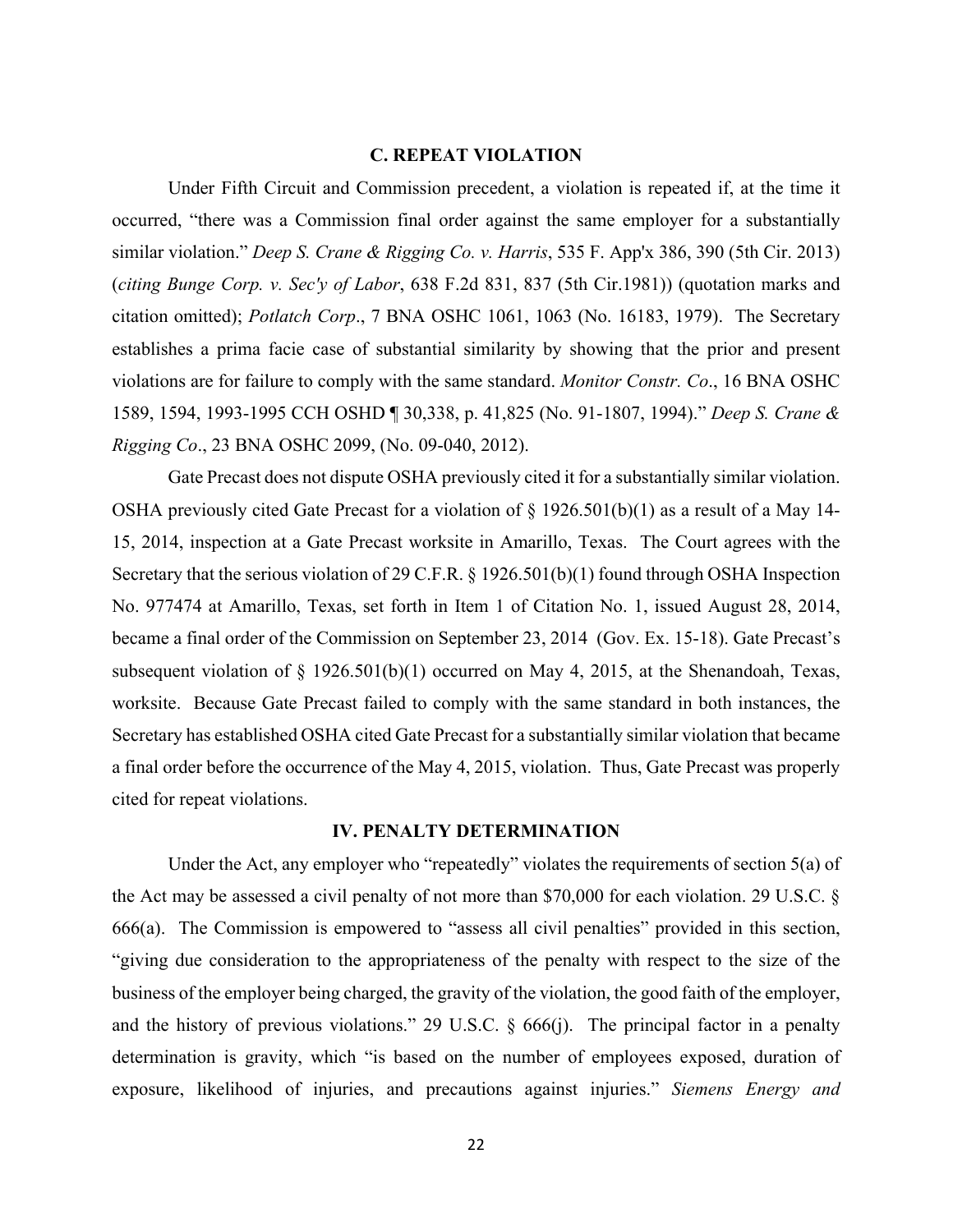*Automation, Inc.,* 20 BNA OSHC 2196, 2201 (No. 00- 1052, 2005). "Moreover, while gravity is normally the primary factor in assessing appropriate penalties, an employer's substantial history of prior violations may skew the importance of gravity in the final penalty determination." *Quality Stamping Prods. Co.*, 16 BNA OSHC 1927, 1929 (No. 91-414, 1994).

Given the repeated violation, and the awareness of the supervisor that the temporary employees were working without fall protection, the Court concludes Gate Precast is not entitled to a reduction for lack of history of previous violations or for good faith. *Gen. Motors Corp., CPCG Okla. City Plant*, 22 BNA OSHC 1019, 1048 (No. 91-2834E & 91-2950, 2007) (consolidated) (giving no credit for good faith when management tolerated and encouraged hazardous work practices). The record does not indicate the size of Gate Precast's business.

As to the gravity of the violation, it was high. The three employees were standing near the edge of the roof and were not tied off, receiving the lift for a duration of at least ten to thirty minutes. (Tr. 46.) The workers were about 24 feet up from the ground with nothing to break their fall, other than the dirt below. (Tr. 19.) The probability of injury was greater because all three employees were receiving the lift with their eyes over their head trying to reach the out of control lift while moving, making the probability of injury extremely likely. The severity was high since the employees were moving back and forth near and edge exposing them to a fall of 24 feet could result in serious injury or death.  $(Tr. 57 - 60)$ .

The Secretary proposed a penalty of \$38,500.00 for the repeated violation, which the Court concludes was justified due to the gravity of the facts, but should be reduced to reflect two exposed employees, rather than three, as the Secretary alleged.<sup>[22](#page-22-0)</sup> Giving due consideration to the size of the business, the gravity of the violation, good faith, and history, the Court finds the appropriate civil penalty is \$25,667.00. Accordingly,

<span id="page-22-0"></span><sup>&</sup>lt;sup>22</sup> The Secretary identified three employees exposed. Since the Court found the permanent employee was tied off, there were only two exposed employees. Therefore, the Court assesses 2/3 of the proposed penalty.